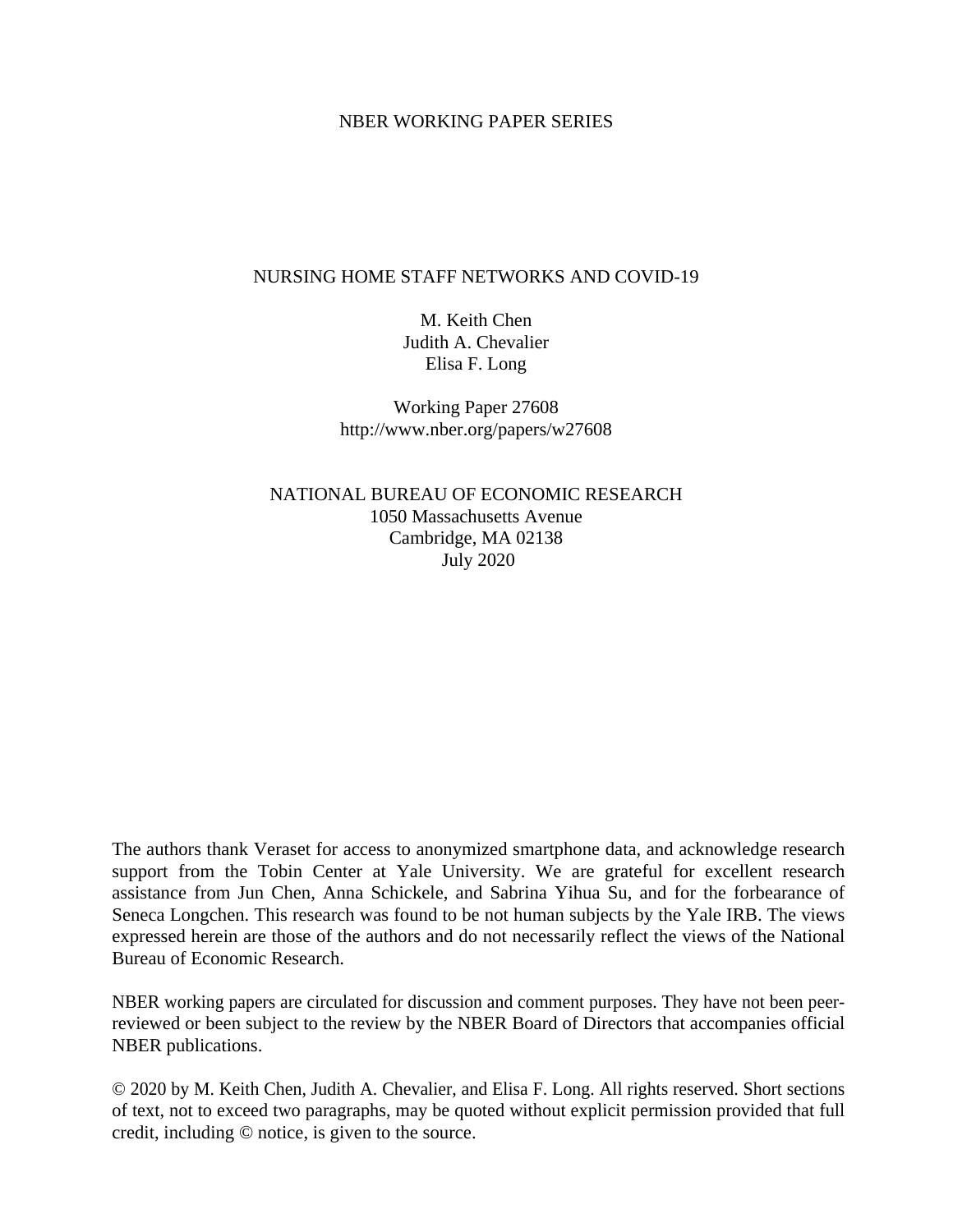Nursing Home Staff Networks and COVID-19 M. Keith Chen, Judith A. Chevalier, and Elisa F. Long NBER Working Paper No. 27608 July 2020 JEL No. I10,I12,I18

#### **ABSTRACT**

Nursing homes and other long term-care facilities account for a disproportionate share of COVID-19 cases and fatalities worldwide. Outbreaks in U.S. nursing homes have persisted despite nationwide visitor restrictions beginning in mid-March. An early report issued by the Centers for Disease Control and Prevention identified staff members working in multiple nursing homes as a likely source of spread from the Life Care Center in Kirkland, Washington to other skilled nursing facilities. The full extent of staff connections between nursing homes---and the crucial role these connections serve in spreading a highly contagious respiratory infection---is currently unknown given the lack of centralized data on cross-facility nursing home employment. In this paper, we perform the first large-scale analysis of nursing home connections via shared staff using device-level geolocation data from 30 million smartphones, and find that 7 percent of smartphones appearing in a nursing home also appeared in at least one other facility---even after visitor restrictions were imposed. We construct network measures of nursing home connectedness and estimate that nursing homes have, on average, connections with 15 other facilities. Controlling for demographic and other factors, a home's staff-network connections and its centrality within the greater network strongly predict COVID-19 cases. Traditional federal regulatory metrics of nursing home quality are unimportant in predicting outbreaks, consistent with recent research. Results suggest that eliminating staff linkages between nursing homes could reduce COVID-19 infections in nursing homes by 44 percent.

M. Keith Chen UCLA/Anderson School 110 Westwood Plaza Cornell Hall, Suite C513 Los Angeles, CA 90095 keith.chen@anderson.ucla.edu

Judith A. Chevalier Yale School of Management 165 Whitney Ave New Haven, CT 06511 and NBER judith.chevalier@yale.edu

Elisa F. Long UCLA/Anderson School 110 Westwood Plaza Gold Hall, Suite B508 Los Angeles, CA 90095 elisa.long@anderson.ucla.edu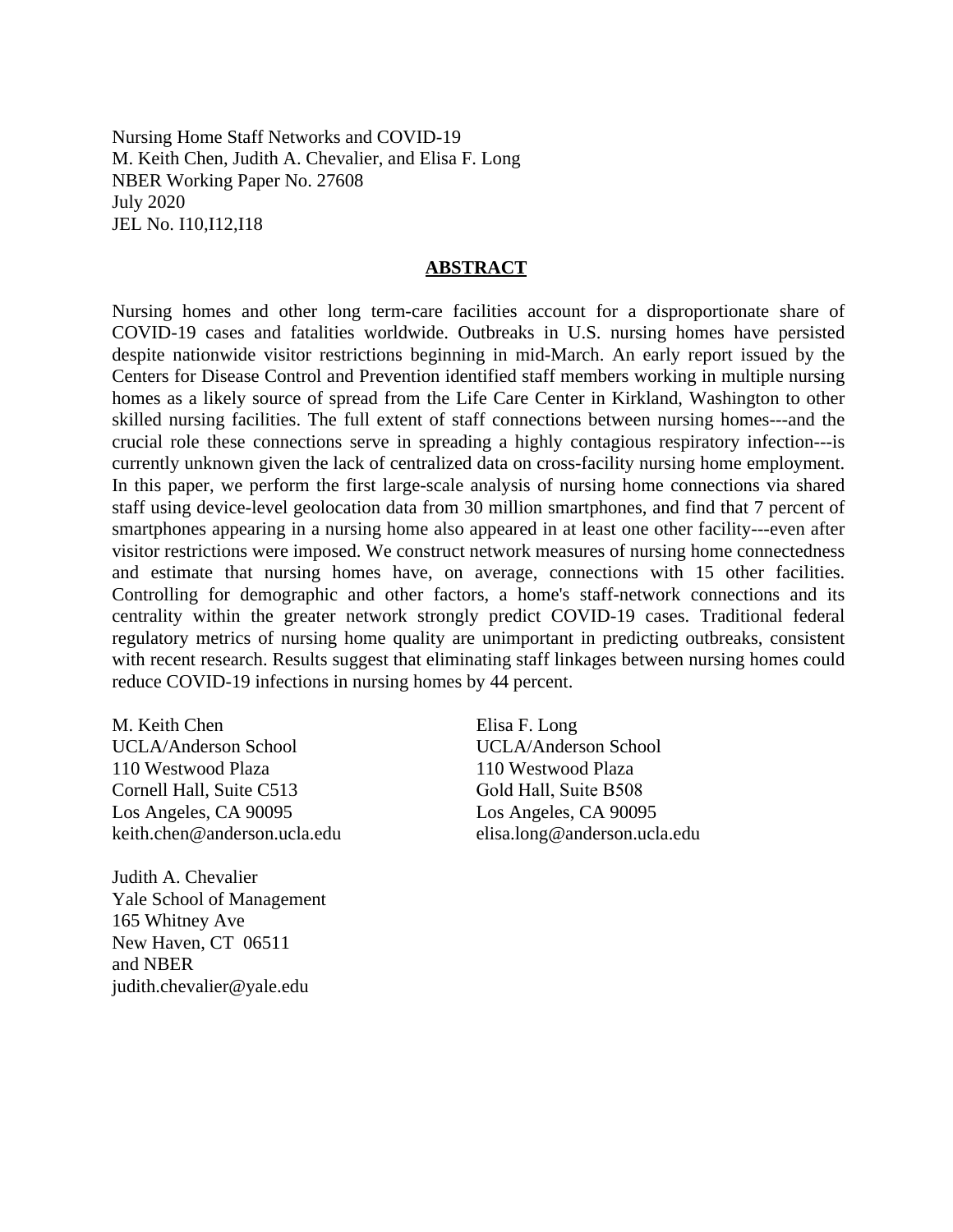## 1 Introduction

Linked to more than 316,000 COVID-19 cases and 57,000 deaths—nearly half of all U.S. fatalities—nursing homes and other long-term care facilities have been disproportionately afflicted by the ongoing coronavirus pandemic [\(Conlen et al.,](#page-14-0) [2020;](#page-14-0) [Kaiser Family Founda](#page-15-0)[tion,](#page-15-0) [2020\)](#page-15-0). With an elderly resident population, many with underlying chronic medical conditions, congregate living quarters, and routine contact with staff members and outside visitors, nursing homes are particularly vulnerable to outbreaks of respiratory pathogens [\(Strausbaugh et al.,](#page-16-0) [2003;](#page-16-0) [Lansbury et al.,](#page-15-1) [2017\)](#page-15-1). The U.S. Centers for Medicare and Medicaid Services (CMS), the primary federal regulator of nursing homes, estimates that more than 30 percent of all nursing home residents in New Jersey, Connecticut, and Massachusetts had contracted SARS-CoV-2 as of June 28, 2020 and more than 9 percent of the entire nursing home population died in these states [\(Centers for Medicare and Medicaid Services,](#page-14-1) [2020a\)](#page-14-1).

Evidence from the early outbreak at the Life Care Center of Kirkland, Washington demonstrated that nursing homes and other congregate facilities face extremely elevated risks of virus spread [\(D'Adamo et al.,](#page-14-2) [2020;](#page-14-2) [McMichael,](#page-15-2) [2020\)](#page-15-2). CMS guidance issued on March 13, 2020 significantly restricted visitor access to long-term care facilities—effectively locking down nursing homes to only residents, staff, and contractors [\(Centers for Medicare and](#page-14-3) [Medicaid Services,](#page-14-3) [2020b\)](#page-14-3). Nevertheless, infections have subsequently broken out in nursing homes, suggesting the unwitting introduction of the virus into homes by staff as one potential channel. In particular, the practice of employing nursing home workers across multiple care facilities may play an important role in the spread of COVID-19, as a U.S. Centers for Disease Control and Prevention (CDC) report issued on March 18, 2020 identified staff working in multiple nursing homes as a likely source of spread from the Life Care Center to other skilled nursing facilities in Washington State [\(McMichael,](#page-15-2) [2020\)](#page-15-2).

Despite this early recognition of cross-traffic between congregate settings as an important potential transmission mode, the extent of connections between nursing homes remains unknown due to lack of systematic data. Furthermore, although the CDC identified staff members working in multiple long-term care facilities as a key high-risk group, CMS has not provided any specific guidance on this practice nor on reducing contacts between homes more generally [\(Centers for Medicare and Medicaid Services,](#page-14-3) [2020b](#page-14-3)[,c\)](#page-14-4).

Using novel device-level geolocation data for 509,603 smartphones observed in at least one of the 15,307 nursing homes in the continental U.S., we find that 7 percent of individuals entering a nursing home also entered at least one other nursing home in the six-week period following the March 13th nationwide restriction on nursing home visitors. We construct several measures from network theory to characterize nursing-home connectedness, and examine whether such connectivity predicts confirmed and suspected COVID-19 cases. To our knowledge, this is the first effort to measure and map the network structure of non-social visitors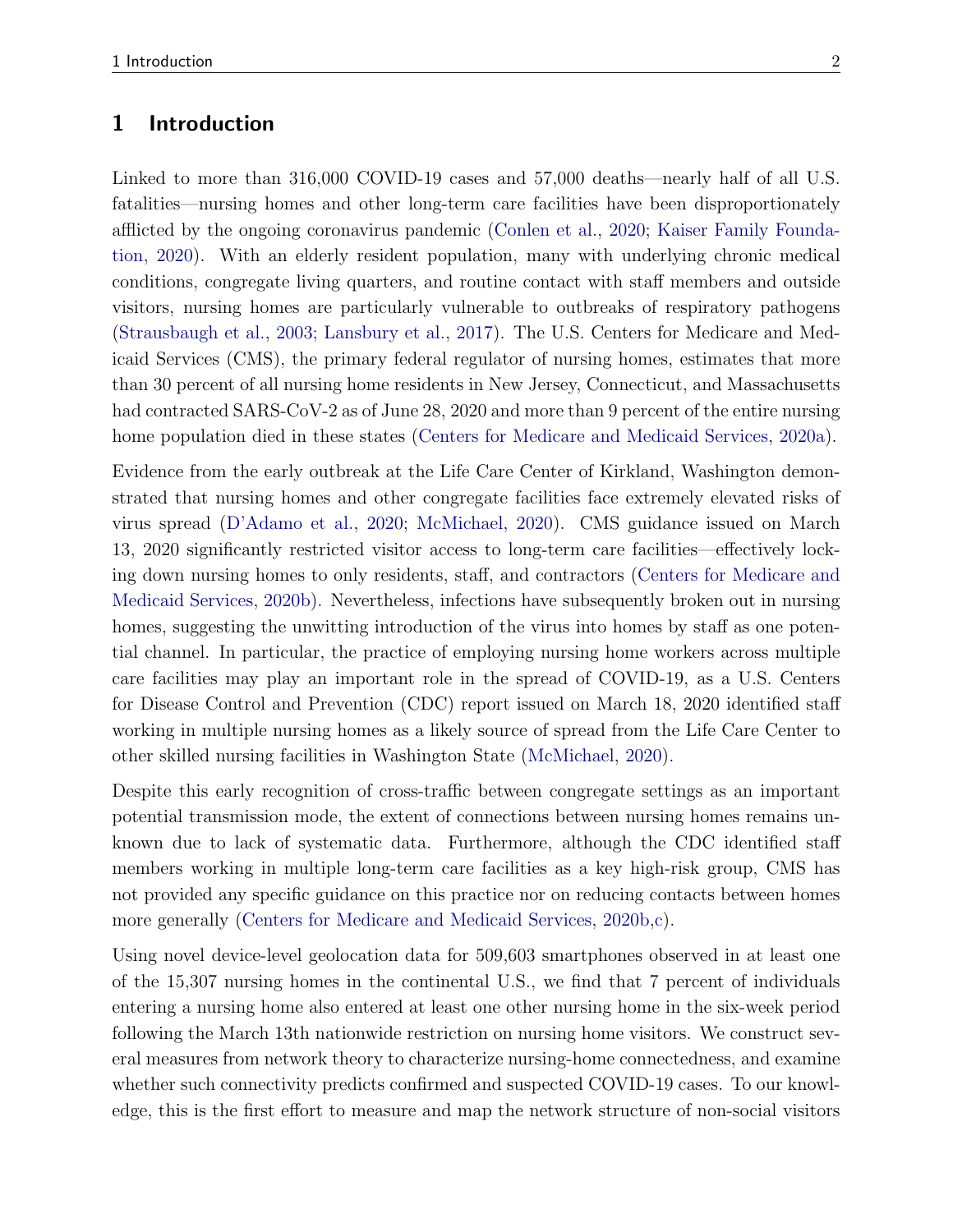to nursing homes. These data are anonymized, but, given the prohibition of social visitors, this cross-traffic between homes is likely traceable to staff, inspectors, and contractors. We find that the number and strength of connections between nursing homes—and a home's centrality within the greater network—strongly predict COVID cases, even after controlling for location, demographic factors, number of beds, and CMS quality ratings. Consistent with recent research [\(Abrams et al.,](#page-14-5) [2020;](#page-14-5) [Konetzka,](#page-15-3) [2020;](#page-15-3) [White et al.,](#page-16-1) [2020\)](#page-16-1), we observe that traditional federal regulatory metrics of nursing home quality are unimportant in predicting which homes suffered large outbreaks.

# 2 COVID-19 in Congregate Facilities

The high case count and death toll in long-term care facilities demonstrates the urgent need to understand how transmission mechanisms within these facilities are distinct from broader community spread, to guide targeted policy initiatives and testing strategies [\(Pillemer et al.,](#page-15-4) [2020;](#page-15-4) [Ferguson et al.,](#page-15-5) [2020\)](#page-15-5). Given the incomplete case reporting by CMS, extant studies of nursing home cases typically rely upon researcher-compiled state data. Three studies [\(Abrams et al.,](#page-14-5) [2020;](#page-14-5) [Konetzka,](#page-15-3) [2020;](#page-15-3) [White et al.,](#page-16-1) [2020\)](#page-16-1) examine the relationship between cases, home location, home demographics, and CMS quality ratings for facilities in a number of states. No study finds CMS ratings to be significant explanators of cases, although demographics and urban location are predictive of cases. Two studies of individual states [\(He et al.,](#page-15-6) [2020;](#page-15-6) [Li et al.,](#page-15-7) [2020\)](#page-15-7) find that higher CMS-rated nursing homes report fewer cases. While all of these papers provide careful statistical analysis of COVID in nursing home settings, no study directly measures connections amongst homes.

The importance of connections between congregate settings in SARS-CoV-2 spread has largely been identified through case studies rather than large-scale analysis. The CDC's evaluation of the Kirkland, Washington outbreak pointed specifically to staff employed at multiple nursing homes as a factor in spreading the initial outbreak to additional homes [\(McMichael,](#page-15-2) [2020\)](#page-15-2). Movement of staff and residents across three affiliated homeless shelters likely contributed to outbreaks in each location [\(Tobolowsky et al.,](#page-16-2) [2020\)](#page-16-2). Employees at meat and other food processing plants are at increased risk of contracting SARS-CoV-2 given their proximate working conditions and frequent use of shared transportation between crowded, communal housing and the workplace [\(Dyal et al.,](#page-15-8) [2020\)](#page-15-8).

The movement of incarcerated individuals and the cross-usage of staff across prisons have been identified as risk factors for COVID-19 outbreaks; incoming inmate transfers were the probable source of the San Quentin Prison outbreak [\(Kinner et al.,](#page-15-9) [2020;](#page-15-9) [Williams and](#page-16-3) [Griesbach,](#page-16-3) [2020\)](#page-16-3). While we focus on SARS-CoV-2, the importance of linkages between congregate settings has been identified in case studies of prior disease outbreaks. Each of the three flu outbreaks at San Quentin during the 1918 influenza pandemic were linked to the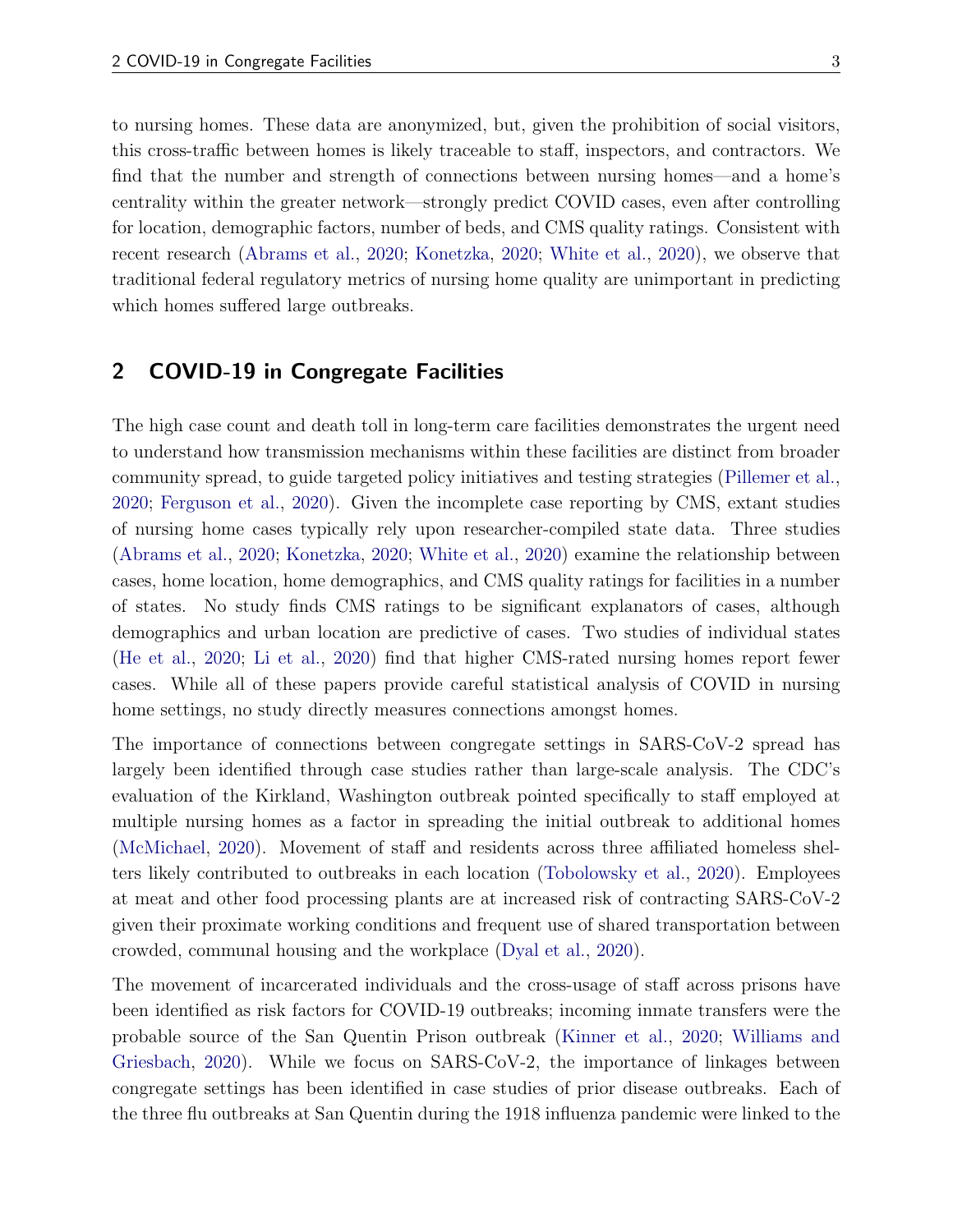introduction of a single transferred prisoner from a facility where flu was prevalent [\(Stanley,](#page-16-4) [1919\)](#page-16-4).

In principle, if a congregate setting were completely closed to the outside, infection could not enter. A key challenge in isolating nursing homes derives from their reliance on staff who live in the community. A study by the State of New York [\(New York State Department of](#page-15-10) [Health,](#page-15-10) [2020\)](#page-15-10) concluded, largely based on the timing of infections, that through no fault of their own, nursing home workers were likely the main source of SARS-CoV-2 transmission in nursing homes. They find that roughly one-quarter of nursing home workers in New York State tested positive for the virus. Below, we describe briefly nursing home staffing practices and how they may exacerbate disease spread.

## 3 Nursing Home Staffing Practices and Regulation

Even in non-pandemic times, nursing home staffing presents challenges. Resident census and health conditions fluctuate from day to day, altering staffing needs on a daily basis with unpredictable absences complicating the staffing problem [\(Slaugh et al.,](#page-16-5) [2018\)](#page-16-5). Understaffing leads to poor service and regulatory violations while overstaffing increases costs. To help manage this trade-off, care facilities often rely on staffing agencies to employ nurses and nurse aides and provide them on an on-call basis [\(Slaugh et al.,](#page-16-5) [2018;](#page-16-5) [Lu and Lu,](#page-15-11) [2017\)](#page-15-11). While data are limited, a 2009 study suggests that 60 percent of nursing homes use a staffing agency for some of their staffing [\(Castle,](#page-14-6) [2009\)](#page-14-6). Given this partial reliance on staffing agencies and the recent growth in nursing home chain affiliates [\(Cadigan et al.,](#page-14-7) [2015\)](#page-14-7), many nurses and nursing assistants commonly work in multiple facilities. Nursing homes also receive services from hospice workers, dialysis technicians, clinicians, medical transporters, and other nonnursing staff that visit multiple homes. In addition to this planned cross-usage, nursing home workers may combine employment across multiple nursing homes as well as other jobs. Survey data from 2012 indicate that 19 percent of nursing assistants and 13 percent of registered nurses hold a second job of some type [\(Van Houtven et al.,](#page-16-6) [2020\)](#page-16-6). According to the Bureau of Labor Statistics, the median nursing assistant earned \$28,980 in May 2019, which makes a willingness to work multiple jobs unsurprising. However, extant regulatory data at the nursing home level do not track the degree to which healthcare workers work in more than one nursing home or other healthcare setting.

## 4 Data and Methodology

Examination of the nursing home COVID-19 crisis is hindered by the fact that CMS did not require nursing homes to submit data on COVID-19 cases and fatalities until May 2020.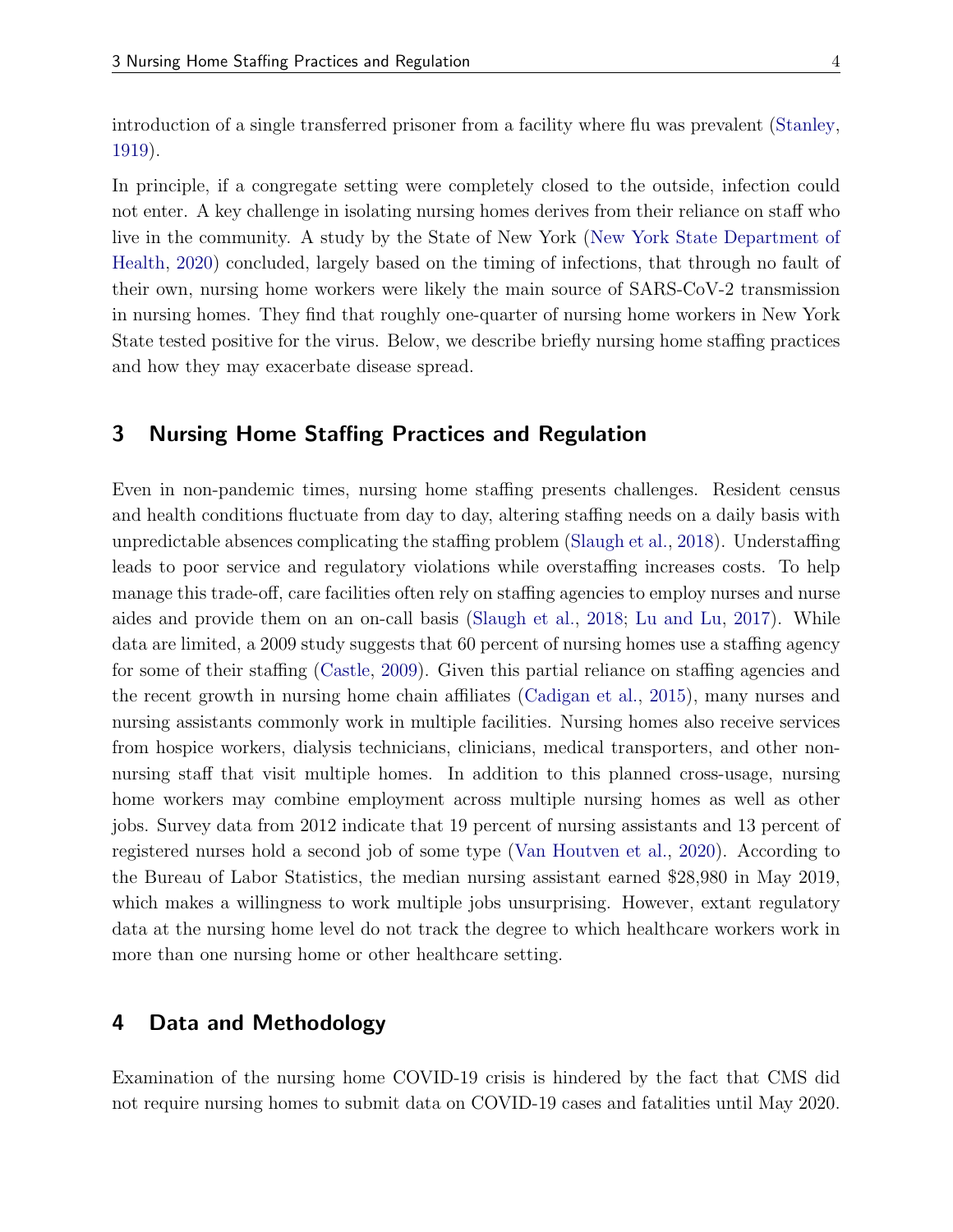For our main data analysis, we use the disclosures of individual state Departments of Public Health to determine cumulative nursing home COVID cases. From the 23 states for which home-level resident case data are available, we collected data on cumulative resident cases as of May 31, 2020 (or closest reporting period). In the Supplementary Information, we repeat our analyses using the cumulative case data reported by CMS for homes nationwide, with the caveat that CMS instructions for reporting cumulative cases allowed nursing homes to not report cases occurring before May 2020.

Using the CMS address of record for each facility, we merge the nursing home-level COVID-19 case data with nursing home staff-network connections measured using anonymized devicelevel smartphone data for the continental U.S. over the period March 13 to April 23, 2020. CMS had announced guidelines preventing nursing home social visitors starting March 13, 2020. Thus, over the period for which smartphone activity was measured, the smartphones detected in nursing homes would likely belong to staff, contractors, and residents. Summary statistics of nursing homes for both the 23 states for which we have assembled state data and the set of facilities regulated by CMS in the continental U.S. for which we have complete data are found in Table [1.](#page-5-0)

<span id="page-5-0"></span>

|                                                      | State reporting | CMS reporting |
|------------------------------------------------------|-----------------|---------------|
| Variable                                             | facilities      | facilities    |
| Number of nursing homes                              | 6,644           | 12,775        |
| Demographics                                         |                 |               |
| High proportion ( $>25\%$ ) of Black residents, $\%$ | 16.1            | 12.7          |
| High proportion $(>50\%)$ on Medicaid, $\%$          | 33.0            | 28.3          |
| Urban location, $%$                                  | 80.5            | 72.5          |
| Regulatory measures                                  |                 |               |
| Number of beds                                       | 114(58.5)       | 110(60.6)     |
| CMS quality rating $(1-5)$                           | 3.18(1.42)      | 3.15(1.42)    |
| Has infection violations, $\%$                       | 75.3            | 75.7          |
| Network metrics                                      |                 |               |
| Node degree                                          | 15.6(17.5)      | 14.3(16.5)    |
| Node strength                                        | 20.9(26.3)      | 19.7(30.8)    |
| Weighted average neighbor degree                     | 24.4(20.7)      | 24.5(33.6)    |
| Eigenvector centrality in state                      | 0.14(0.22)      | 0.13(0.22)    |

Tab. 1: Summary statistics of U.S. nursing homes.

CMS facilities include all continental U.S. nursing homes that report demographic and regulatory data. Binary variables are % of nursing homes; continuous variables are mean values with standard deviations in parentheses.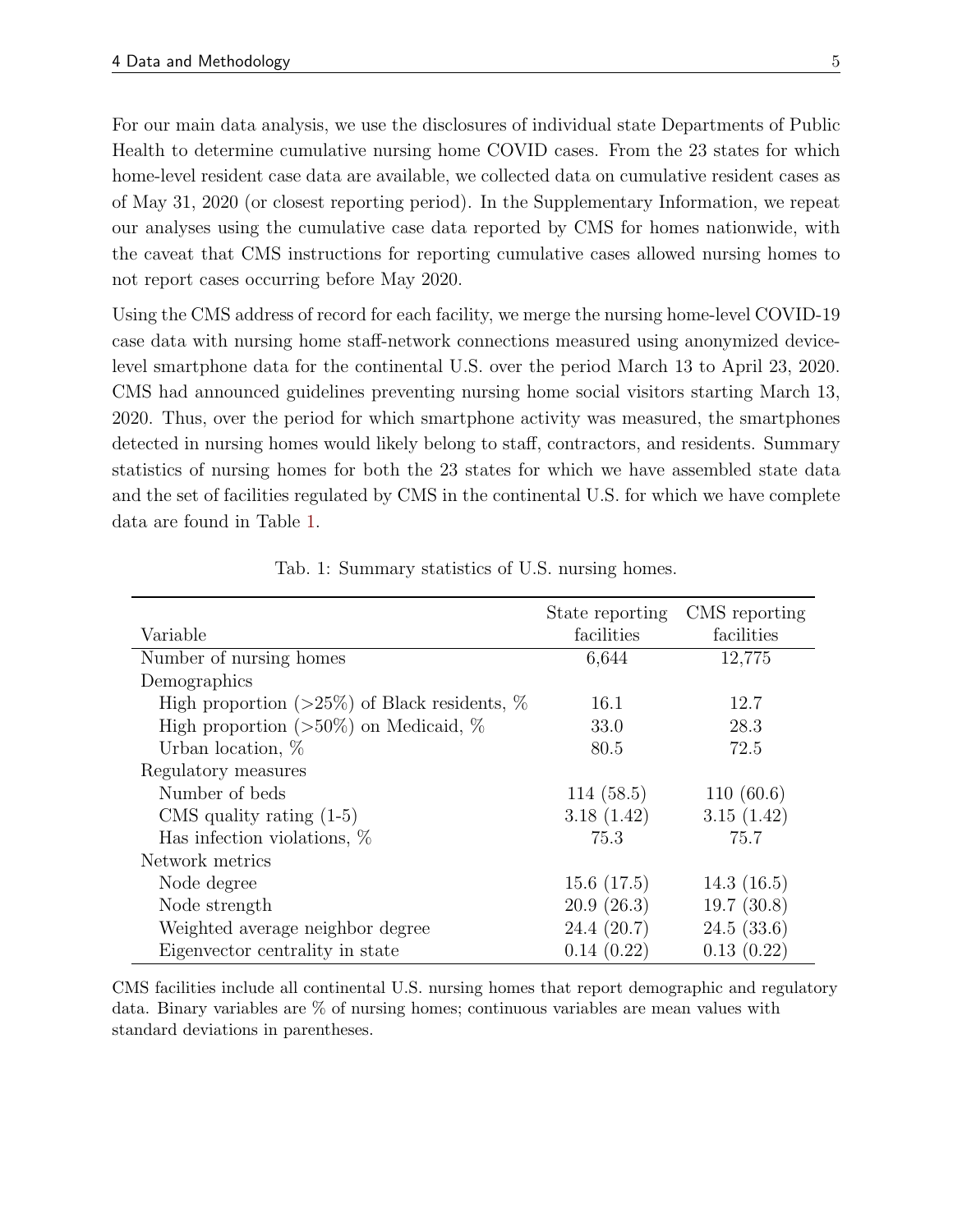## Smartphone Location Data

We estimate staff networks across nursing homes using anonymized smartphone-location data provided by Veraset, a company that aggregates location data across several apps on both the Apple and Android platforms after the smartphone user has consented to the use of their anonymized data. Previous studies of these data have found them to be highly representative of the U.S. on numerous demographic dimensions [\(Chen and Rohla,](#page-14-8) [2018\)](#page-14-8). Of the roughly 30 million smartphones we include in our U.S. sample, we identify 509,603 smartphones that appear to enter at least one U.S. nursing home in the six-week period of our study.

We match all U.S. nursing homes with a shapefile delineating each facility's rooftop boundary. To do so, we match a nursing home's CMS-provided street address to a latitude-longitude location through the use of the Google Maps API, and then match that location to a satelliteimage machine-learned shapefile of the convex-hull of the building's rooftop (provided by Microsoft / Open Streetmaps). Using these rooftop shapefiles, we find all smartphones in our data that have ever recorded more than two location traces in the same nursing home facility during our study period, when visitors were explicitly barred. By identifying smartphones that entered more than one nursing home, we estimate a nursing home staff-contact network.

### Network Metrics

The contact structure among nursing home facilities within a state is represented by an undirected network consisting of n nodes (the facilities) and  $n(n-1)/2$  possible edges (pairs of facilities). We estimate a symmetric  $n \times n$  adjacency matrix **A**, where  $a_{ij} = 1$  if at least one smartphone is observed in both facilities i and j, and 0 otherwise. Edge weights  $w_{ij}$ correspond to the number of smartphones observed in both facilities.

A facility's *degree*  $k_i$  equals the total number of other nursing home facilities with a connection to facility i (i.e., the number of *neighbors* of node i).

$$
k_i = \sum_{j=1}^n a_{ij} \tag{1}
$$

Strength  $s_i$  is the weighted sum of connections to other facilities (i.e., the total number of smartphones that appear in facility  $i$  and some other nursing home).

$$
s_i = \sum_{j=1}^{n} w_{ij} a_{ij} \tag{2}
$$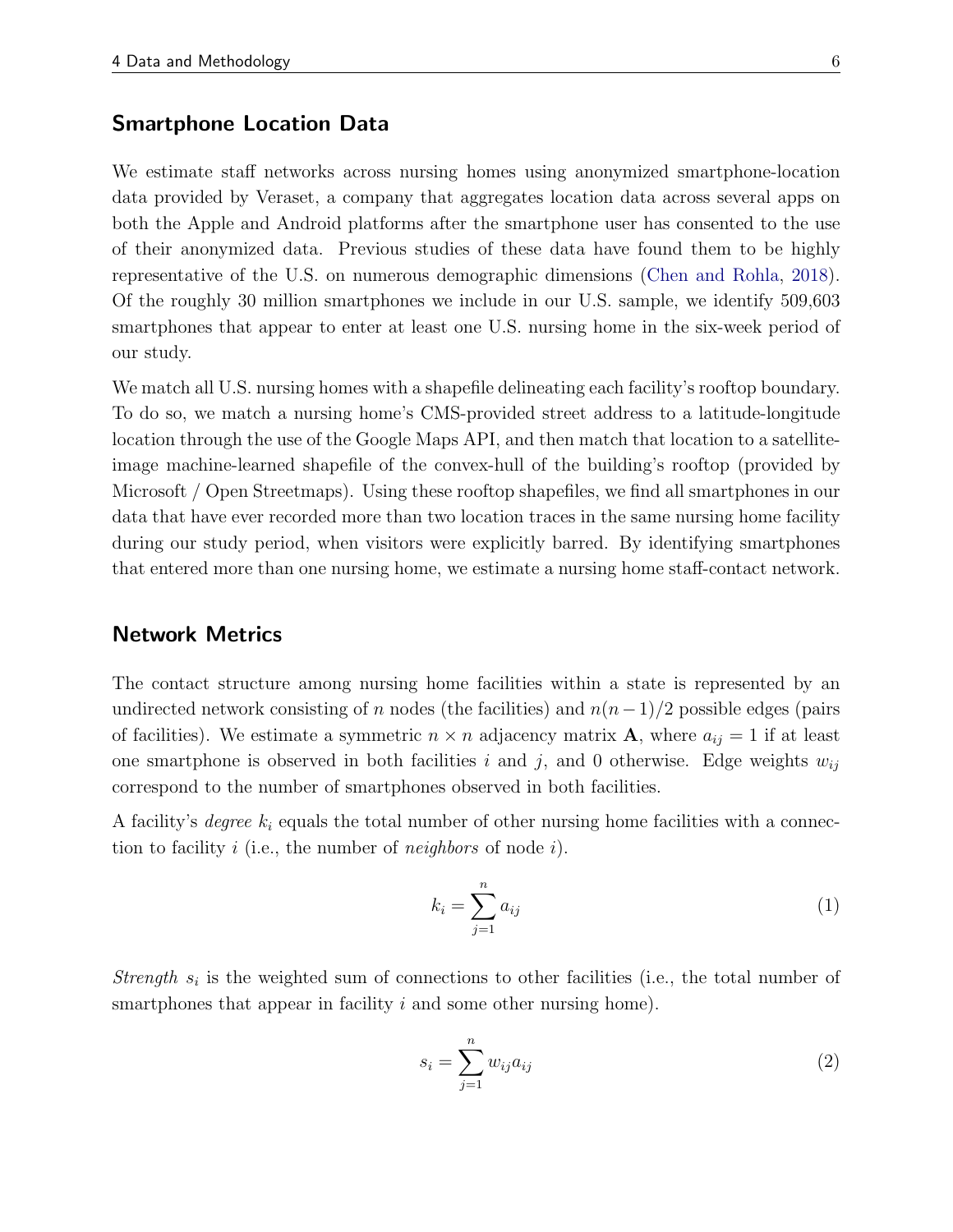Weighted average neighbor degree  $\bar{k}_i^w$  is the average degree of node *i*'s neighbors (i.e., the neighbors' connections to other facilities), weighted by the number of connections  $w_{ij}$  shared with node  $i$ , as previously defined [\(Barrat et al.,](#page-14-9) [2004\)](#page-14-9).

$$
\bar{k}_i^w = \frac{1}{s_i} \sum_{j=1}^n w_{ij} a_{ij} k_j
$$
\n(3)

*Eigenvector centrality*  $v_i$  measures the extent to which node i is connected to other highly connected nodes in the network.

$$
v_i = \frac{1}{\lambda} \sum_{j=1}^n a_{ij} v_j \tag{4}
$$

This centrality measure is computed using the principal eigenvector of the adjacency matrix, rewritten in matrix notation as  $A\mathbf{v} = \lambda \mathbf{v}$ . We then normalize these values to range between 0 and 1 within each state's network.

## Empirical Specification

Our main specification examines the predictors of the number of cases in a nursing home as a function of various explanatory variables. Specifically, we include the home's demographic characteristics, including the number of beds and the squared number of beds to allow for nonlinearities. Following previous literature, we include indicator variables for whether a nursing home has a large proportion (> 50%) of residents on Medicaid and a large proportion  $(> 25\%)$  of Black residents. We also include *CMS quality* measures of nursing homes as done previously [\(Abrams et al.,](#page-14-5) [2020\)](#page-14-5). CMS rates nursing homes on a five-point scale. Our specification includes indicator variables for one-star, two-stars, three-stars, and four-stars, with the omitted category being five-stars (the highest possible rating). We include a binary indicator variable that equals one if the home had infection control violations in its most recent inspection. We define an indicator variable for whether a home is in an *urban* location based on the CDC's urban-rural classification [\(Centers for Disease Control and Prevention,](#page-14-10) [2020\)](#page-14-10).

We examine whether nursing home connectivity predicts COVID-19 cases using the following regression model:

$$
sinh^{-1}(Cases_i) = \beta_0 + \beta_1NodeDegree_i + \beta_2NodeStreamgth_i
$$
  
+  $\beta_3WeightNeighDeg_i + \beta_4EigenCentrality_i$   
+  $\gamma_0 \mathbf{X}_i + \gamma_1 \mathbf{F}_i + \varepsilon_i$ 

where  $sinh^{-1}(x) = \ln(x +$ √  $(1+x^2)$  is the inverse hyperbolic-sine of a nursing home's COVID-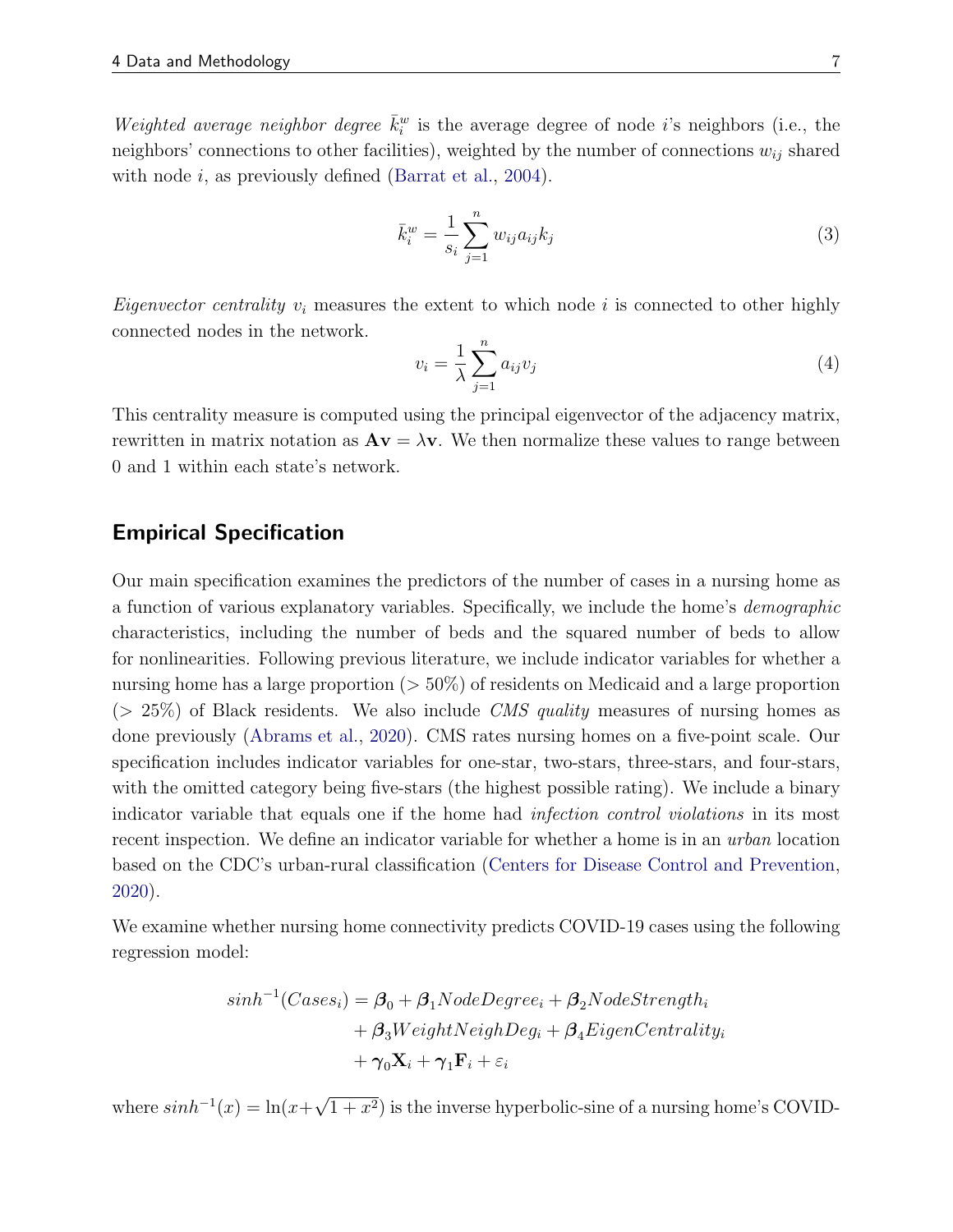19 cases. All reported semi-elasticities are adjusted for the  $sinh^{-1}$  functional form. We include as independent variables the four network measures that characterize a facility's network connectivity, as described in the previous section. The vector  $\mathbf{F}_i$  is a set of fixed effects, for the geographical unit of the home (state or county), and the vector  $\mathbf{X}_i$  includes demographic, geographic, and regulatory controls for nursing home i.

To control for reporting and other differences across states, we include state fixed effects. In the Supplement, we include coefficients for all variables in Table [S1.](#page-18-0) Table [S2](#page-19-0) replaces the dependent variable with a binary indicator variable if the nursing home has had any COVID-19 cases. Table [S3](#page-20-0) repeats our analysis using county fixed effects. This robustness check is important given the finding in [\(White et al.,](#page-16-1) [2020\)](#page-16-1) that county-level SARS-CoV-2 prevalence predicts case counts in nursing facilities. Finally, Table [S4](#page-21-0) replaces the data for 23 states with the larger CMS dataset for the continental U.S.

## 5 Network Measures

Nursing homes display a wide range of connectedness to other facilities. Average degree—the number of other facilities a nursing home shares at least one smartphone connection with across all U.S. nursing homes is  $\langle k \rangle = 14.3$ , but this ranges from a state-average degree below 2 in Montana, South Dakota, Vermont, and Wyoming, to an average exceeding 20 in Florida, Illinois, Maryland, New Jersey, and Texas. Among nursing homes with confirmed or suspected cases, as reported to CMS, average degree is 17.3 compared to 11.8 among homes with no documented cases ( $t = 19.2, p < 0.0001$ ), with a similar effect across the entire degree distribution (see Fig. [1\)](#page-9-0). Average strength—the total number of smartphones appearing in a nursing home and one of its neighbors—is also greater in COVID-positive homes (23.7 vs. 16.4,  $t = 13.4$ ,  $p < 0.0001$ ).

To illustrate how degree, strength, and other network measures differ across nursing homes, we present network diagrams for a subset of homes in six states as depicted in Fig. [2](#page-10-0) and summarized in Table [2.](#page-11-0) Here, nodes represent individual nursing homes and edges represent connections between nodes (i.e., at least one smartphone observed in both homes). More connected nodes are generally towards the center of each diagram and nodes with fewer connections are on the periphery. In each sub-network, a focal nursing home or "hub" is shown in blue, with its direct neighbors (homes with at least one contact with the hub) in dark grey and its neighbors' neighbors in light grey. Node size corresponds to the number of confirmed and suspected COVID-19 cases (from CMS data to allow for continental U.S. coverage) and edge color corresponds to the number of smartphones observed in that pair of homes.

A major challenge facing nursing homes is that every connection is a potential link to other connections—and to SARS-CoV-2 transmission. In the Connecticut sub-network (Fig. [2A](#page-10-0)),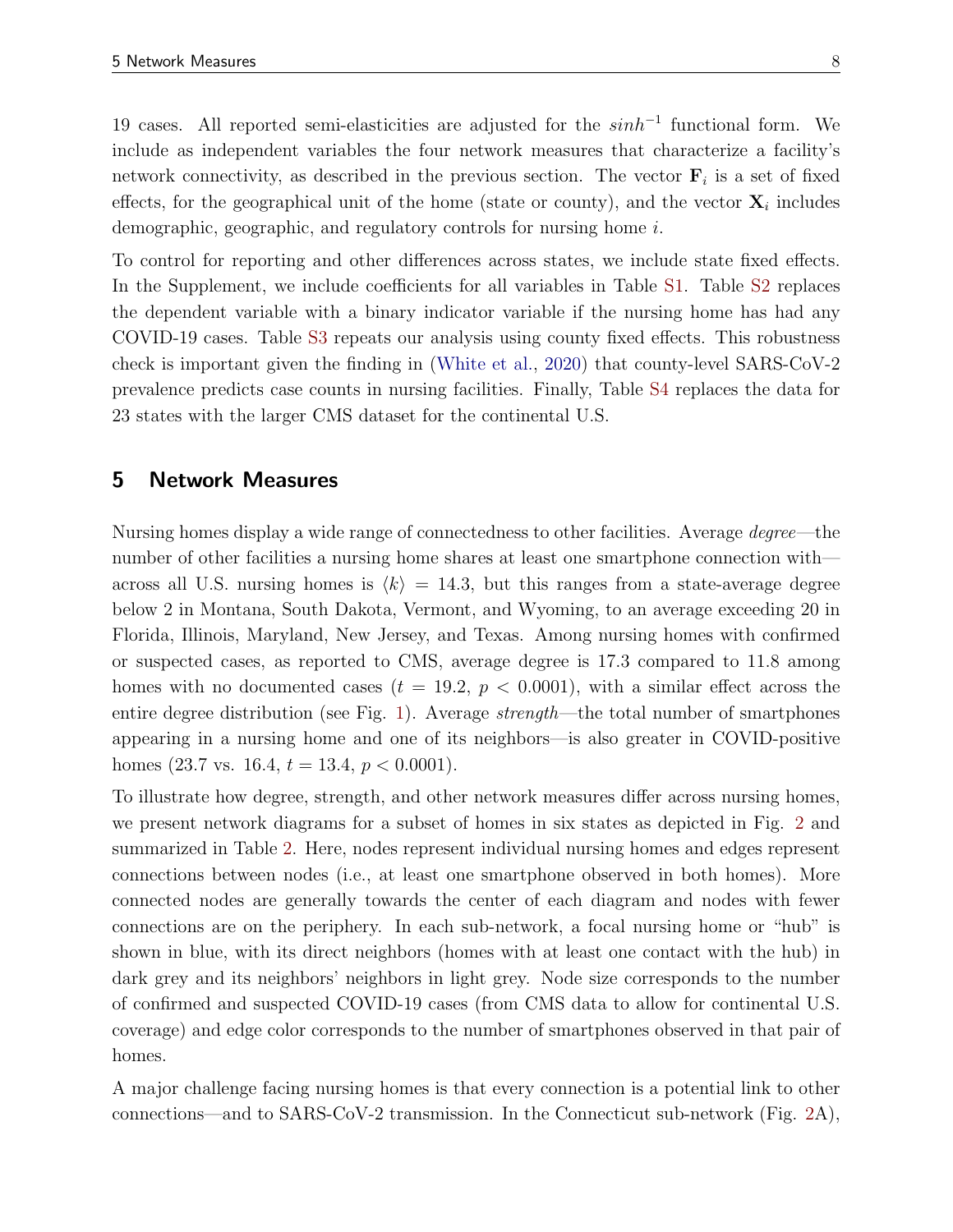for instance, the focal nursing home had a large outbreak of 102 cases, yet is directly connected to only six other homes ( $degree = 6$ ), with one smartphone observed in each pair (strength  $= 6$ ), well below our sample mean or Connecticut's average degree of 13. However, the hub's neighbors are highly connected themselves, resulting in a weighted average neighbor degree of 26, well above the state's average.

The hub node in Georgia (Fig. [2B](#page-10-0)) has average degree, but with strength double the state's average, an indicator that many staff members are likely working at this facility and its 16 neighbors. Crucially, these individuals are potential conduits of SARS-CoV-2 transmission given the home's 189 cases by the end of May, one of the largest outbreaks in the state. Likewise, the hub node in the Illinois sub-network (Fig. [2C](#page-10-0)) is not the most connected home in the state with a degree of 42, yet this facility can play an important role in viral spread by acting as a bridge between geographically distant nursing homes. In Massachusetts (Fig. [2D](#page-10-0)), the selected hub node is quite central to this network, with an eigenvector centrality of 0.75, substantially higher than the state average of 0.16, because this particular facility is directly connected to many other central nodes. The North Carolina network (Fig. [2E](#page-10-0)) illustrates a hub node connected to each of four other nursing homes, which share several contacts among themselves. Here, the focal facility faced a large outbreak of 181 cases, potentially increasing the risk of transmission to its neighboring homes. Lastly, with more

<span id="page-9-0"></span>Fig. 1: Degree distribution of nursing homes with and without COVID cases (reported to CMS as of May 31, 2020).

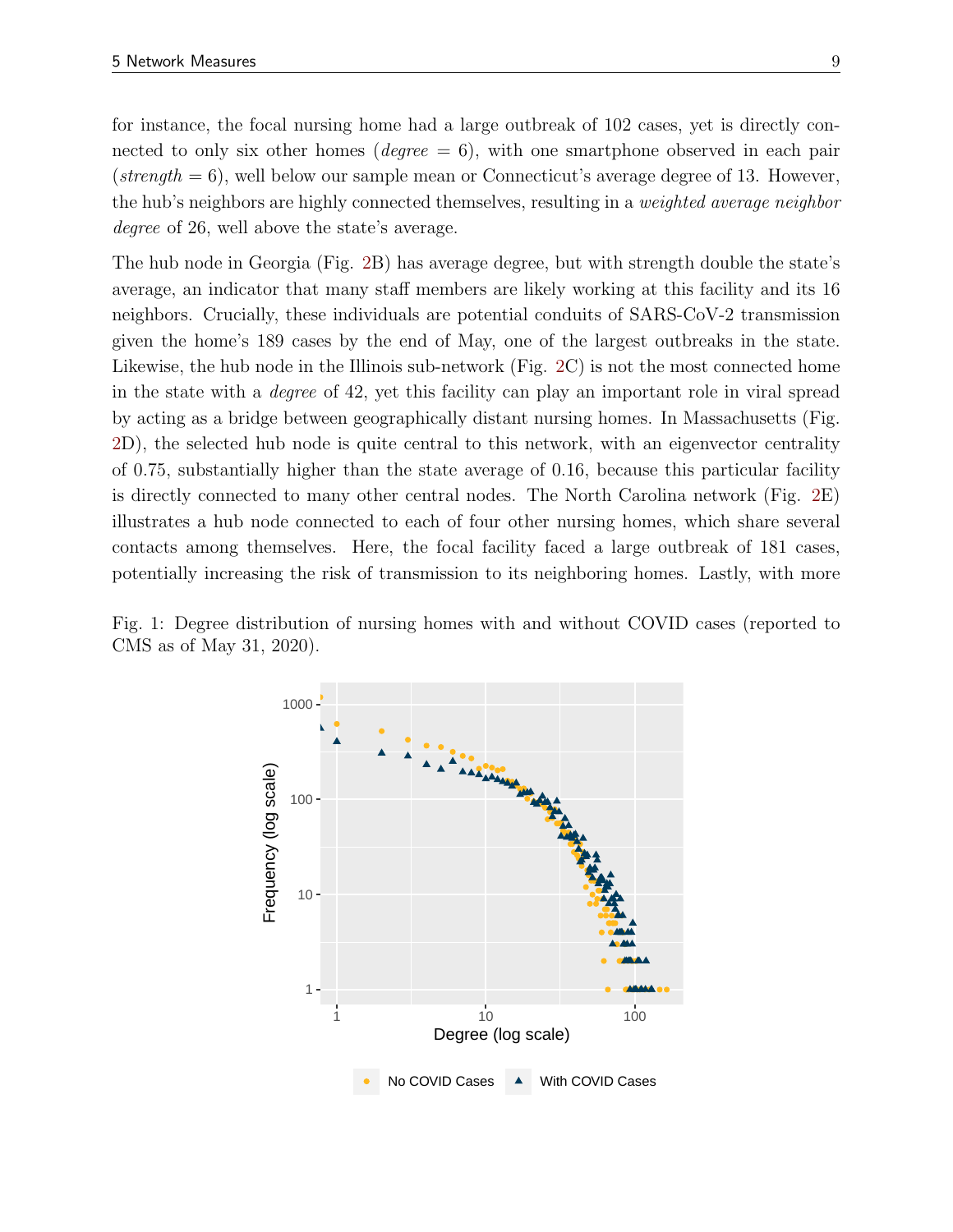<span id="page-10-0"></span>

Fig. 2: Network structure of selected nursing home facilities in six U.S. states. Details provided in Table [2.](#page-11-0)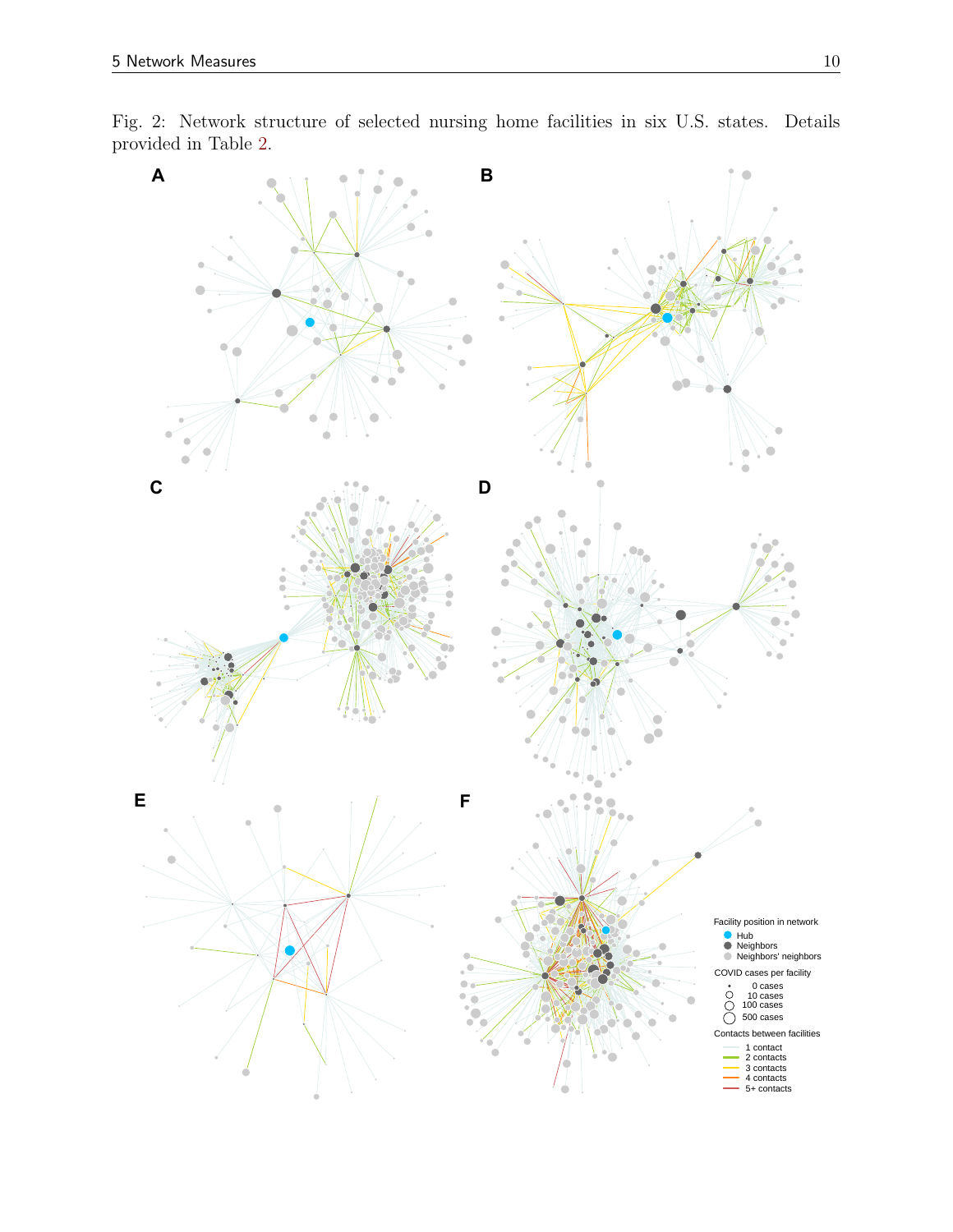<span id="page-11-0"></span>

| Hub          |              | COVID-19 |        |          | Wtd. Avg.   | Eigenvector |
|--------------|--------------|----------|--------|----------|-------------|-------------|
| Facility     | <b>State</b> | Cases    | Degree | Strength | Neigh. Deg. | Centrality  |
| А            | CT           | 102      | 6      | 6        | 26.2        | 0.13        |
| В            | GА           | 189      | 16     | 30       | 18.2        | 0.15        |
| $\rm C$      | IL           | 72       | 42     | 51       | 45.1        | 0.12        |
| D            | МA           | 134      | 27     | 27       | 32.5        | 0.75        |
| E            | NC           | 181      |        |          | 23.0        | 0.02        |
| $\mathbf{F}$ | NV           | 57       | 16     | 36       | 61.1        | 0.17        |

Tab. 2: Network centrality measures for six selected nursing homes.

than 600 nursing homes in New York State (Fig. [2F](#page-10-0)), average degree is higher than in most states. With a weighted average neighbor degree of 61, this particular hub node is connected to several other central nodes, but unlike the Massachusetts network, many nursing home pairs in New York appear to share multiple contacts.

## 6 Regression Results

Table [3](#page-12-0) presents multivariate regressions of cumulative nursing home COVID-19 cases as of May 31 on a set of explanatory variables. Importantly, these regression specifications include state fixed effects to allow for differences in baseline risks and reporting practices across states; we include even finer county fixed effects in Supplementary Table S3. We use the inverse hyperbolic-sine of cases as the dependent variable, given its non-negative skewed distribution. Column (1) shows our base specification with our simplest network explanatory variable, node degree  $k_i$ —the number of "neighbors" or other nursing homes connected to the focal home by at least one smartphone. Results indicate that, if a home adds 10 neighbors (average degree is 15), the expected number of COVID-19 cases increases by  $13.7 \times 1.95 = 26.7\%$ . Column (2) replaces the degree measure with node strength s<sub>i</sub>—the total number of "contacts" or smartphones that appear in the facility of interest and in some other nursing homes. This too predicts nursing home cases significantly: if a home adds 10 contacts (average strength is 21), expected cases of COVID-19 increases by  $6.79 \times 1.78 = 12.1\%$ . Column (3) replaces the degree and strength measures with *weighted average neighbor degree*  $\bar{k}_i^w$ —the weighted average degree of a nursing home's neighbors [\(Barrat et al.,](#page-14-9) [2004\)](#page-14-9). Here, an increase of 10 (mean is 25.6) would lead to an expected  $14.7 \times 2.09 = 30.7$  percent increase in cases. Column (4) uses our final network measure, *eigenvector centrality*  $v_i$ —which measures the extent to which the nursing home is connected to other highly connected nursing homes, normalized to range between 0 and 1 within each state. This measure implies that, as we move from an unconnected nursing home in the state  $(v_i = 0)$  to the most connected  $(v_i = 1)$ , the total increase in expected cases exceeds 190%.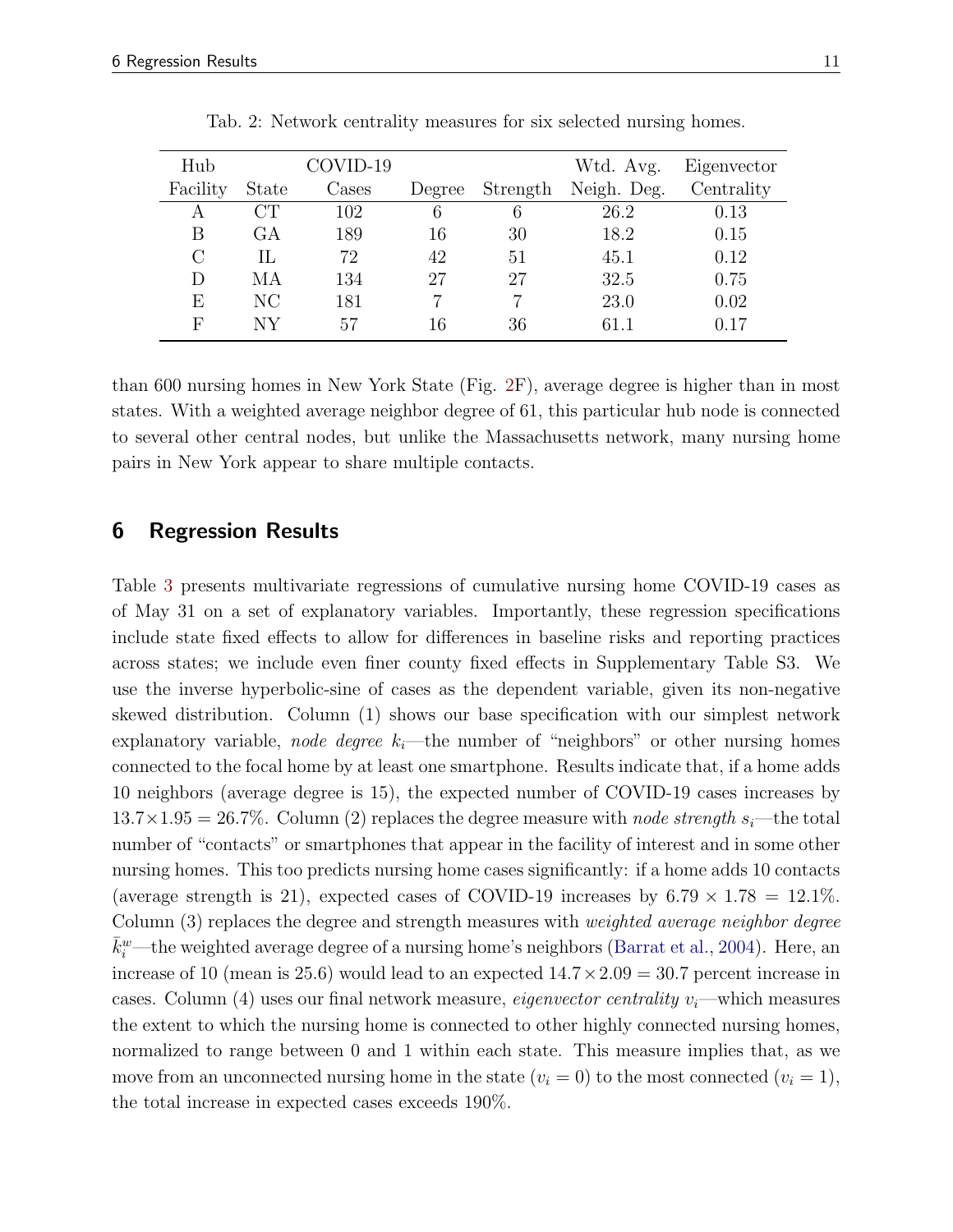Column (5) is our final specification, which includes both weighted average neighbor degree and eigenvector centrality, summarizing both the local and global connectivity of a nursing home. Intuitively, regression 5 compares demographically and geographically situated nursing homes of similar quality, which are thus likely exposed to similar risk of communityspread. When infections co-vary with differences in staff-network connectivity and centrality, these increased infections are likely attributable to shared-staff transmitting the virus across multiple nursing homes. As a useful counterfactual, regression 5 suggests that severing all staff-linkage transmission between facilities could reduce nursing home resident COVID-19 cases by  $43.6\%$ .

Consistent with other studies [\(Abrams et al.,](#page-14-5) [2020;](#page-14-5) [Konetzka,](#page-15-3) [2020;](#page-15-3) [White et al.,](#page-16-1) [2020\)](#page-16-1), we find that CMS ratings of nursing home quality are not predictive of infections, yet facilities

<span id="page-12-0"></span>

|                                     |                         | Dependent variable: $sinh^{-1}(Cases)$ |                         |                         |                         |
|-------------------------------------|-------------------------|----------------------------------------|-------------------------|-------------------------|-------------------------|
|                                     | (1)                     | (2)                                    | (3)                     | (4)                     | (5)                     |
| Urban indicator                     | $0.649***$<br>(0.054)   | $0.686***$<br>(0.054)                  | $0.609***$<br>(0.053)   | $0.650***$<br>(0.053)   | $0.574***$<br>(0.054)   |
| Node degree                         | $0.0137***$<br>(0.0012) |                                        |                         |                         |                         |
| Node strength                       |                         | $0.00679***$<br>(0.00079)              |                         |                         |                         |
| Weighted average<br>neighbor degree |                         |                                        | $0.0147***$<br>(0.0010) |                         | $0.0116***$<br>(0.0011) |
| Eigenvector centrality<br>in state  |                         |                                        |                         | $1.073***$<br>(0.091)   | $0.643***$<br>(0.099)   |
| Fixed effects                       | State                   | <b>State</b>                           | <b>State</b>            | <b>State</b>            | <b>State</b>            |
| Home demographics                   | Yes                     | Yes                                    | Yes                     | Yes                     | Yes                     |
| CMS quality rating                  | Yes                     | Yes                                    | Yes                     | Yes                     | Yes                     |
| Observations<br>$F$ -stat<br>$R^2$  | 6,644<br>123.8<br>0.412 | 6,644<br>117.9<br>0.407                | 6,644<br>132.0<br>0.419 | 6,644<br>125.0<br>0.413 | 6,644<br>125.3<br>0.422 |
| Within $R^2$                        | 0.169                   | 0.163                                  | 0.179                   | 0.171                   | 0.184                   |

Tab. 3: Covariates of COVID-19 cases within nursing homes.

Standard errors in parentheses. Significance levels:  $+p < 0.05$ ,  $\gamma p < 0.01$ ,  $\gamma p < 0.001$ ,  $\gamma p < 0.0001$ . Dependent variable is inverse hyperbolic sine of COVID cases using state data. Demographics include number of beds, high proportion of Black residents, and high proportion on Medicaid. CMS quality is a 1-5 categorical rating.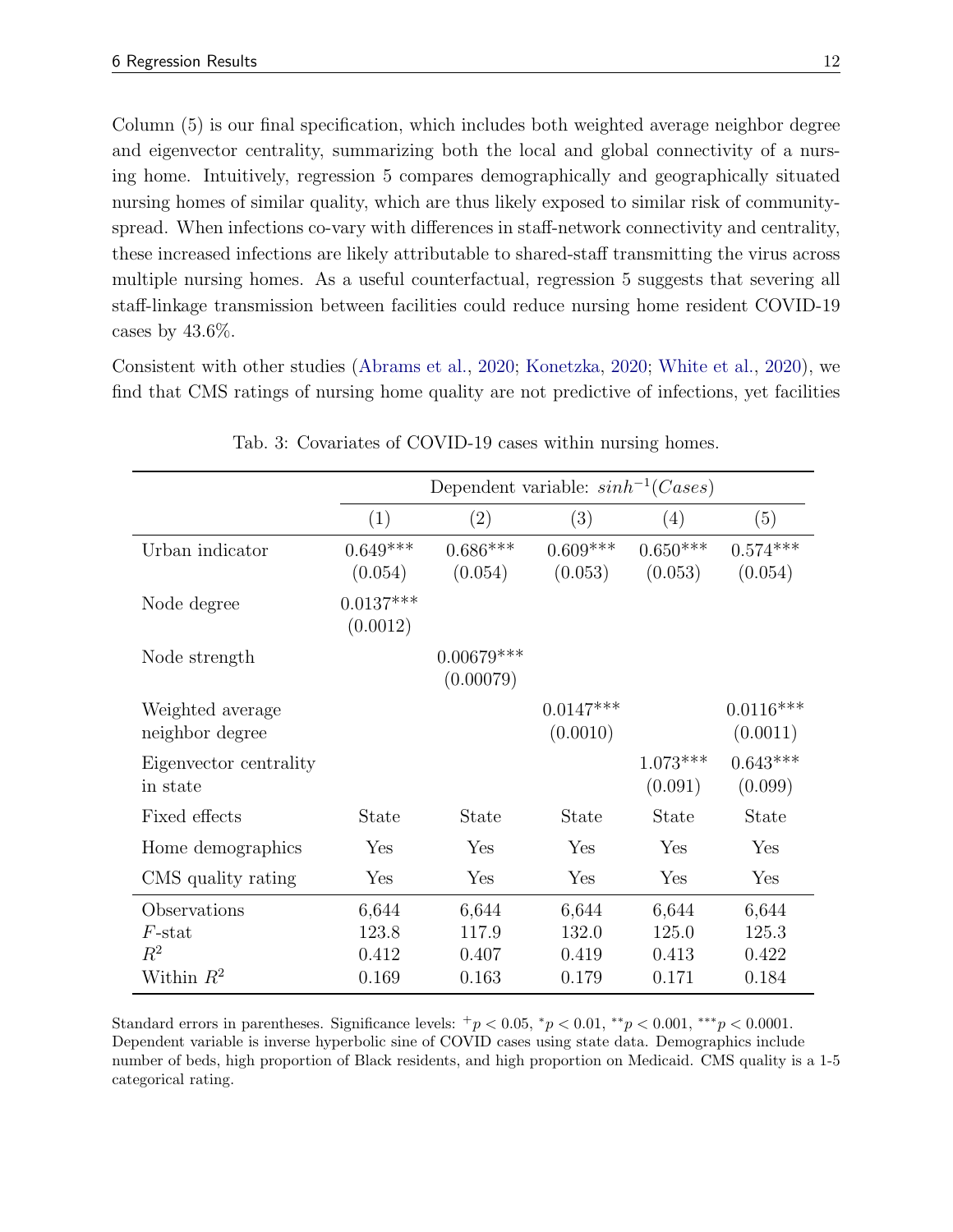in urban locations, those with more beds, a higher share of Black residents, or a higher share of residents on Medicaid are all associated with more COVID-19 cases (details in Supplementary Table [S1\)](#page-18-0).

# 7 Discussion and Conclusions

Using a large-scale analysis of smartphone location data, we document substantial connections amongst nursing homes after nationwide visitor restrictions were enacted in March 2020. Consistent with the CDC's conclusion that shared workers were a source of infection for the nursing home outbreak in Kirkland, Washington [\(McMichael,](#page-15-2) [2020\)](#page-15-2), our network measures suggest that individuals moving between nursing homes is a significant predictor of SARS-CoV-2 infections. Our general findings are robust to alternative specifications or the use of the case count data available from CMS. Clearly, there are limitations to any observational study. However, this is not an environment in which randomized controlled trials are feasible or ethical.

These results provide evidence of the magnitude of the benefits that would derive from compensating nursing home workers to work at only one home and limiting cross-traffic across homes. While some nursing homes and other long-term care facilities have undertaken actions to create a "staff bubble", this is still not a component of extant regulation [\(Sudo,](#page-16-7) [2020;](#page-16-7) [Rodricks,](#page-16-8) [2020\)](#page-16-8). Absent such regulation, allocation of PPE, testing, and other preventative measures should be targeted thoughtfully, recognizing the current potential for cross-transmission across homes. While the nursing home population is particularly fragile, this research has implications for cross-linkages amongst other congregate settings such as assisted living homes, prisons, or large workplace facilities such as food-processing plants.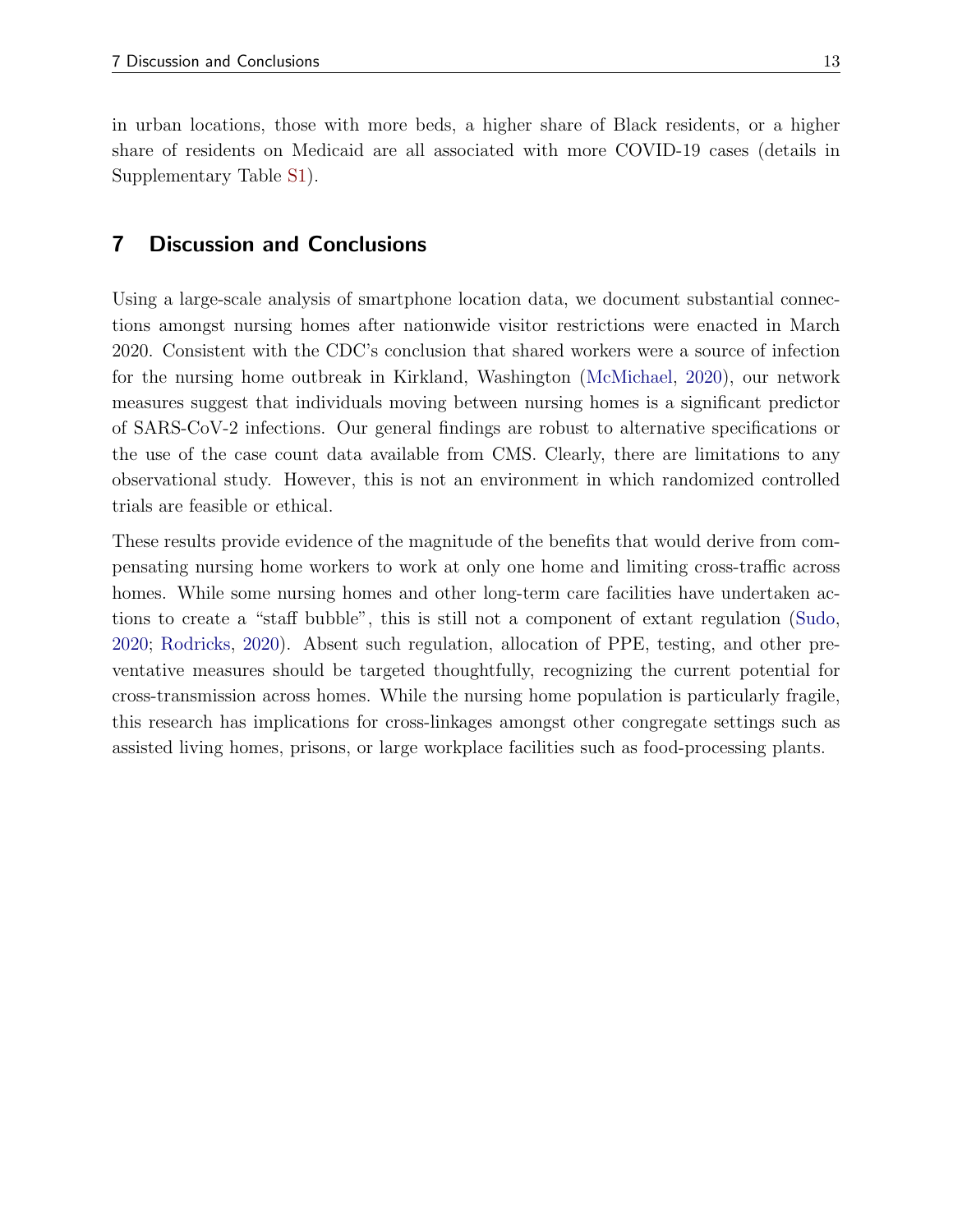## 8 Bibliography

- <span id="page-14-5"></span>H. R. Abrams, L. Loomer, A. Gandhi, and D. C. Grabowski. Characteristics of US Nursing Homes with COVID-19 Cases. Journal of the American Geriatrics Society, 2020.
- <span id="page-14-9"></span>A. Barrat, M. Barthelemy, R. Pastor-Satorras, and A. Vespignani. The architecture of complex weighted networks. Proceedings of the National Academy of Sciences, 101(11): 3747–3752, 2004.
- <span id="page-14-7"></span>R. O. Cadigan, D. G. Stevenson, D. J. Caudry, and D. C. Grabowski. Private investment purchase and nursing home financial health. Health services research, 50(1):180–196, 2015.
- <span id="page-14-6"></span>N. G. Castle. Use of agency staff in nursing homes. Research in Gerontological Nursing, 2 (3):192–201, 2009.
- <span id="page-14-10"></span>Centers for Disease Control and Prevention. National Center for Health Statistics (NCHS) Urban-Rural Classification Scheme for Counties, 2020. URL [https://www.cdc.gov/nchs/data\\_access/urban\\_rural.htm](https://www.cdc.gov/nchs/data_access/urban_rural.htm).
- <span id="page-14-1"></span>Centers for Medicare and Medicaid Services. COVID-19 Nursing Home Data as of week ending 6/28/2020, 2020a. URL <https://data.cms.gov/stories/s/COVID-19-Nursing-Home-Data/bkwz-xpvg/>.
- <span id="page-14-3"></span>Centers for Medicare and Medicaid Services. Guidance for Infection Control and Prevention of Coronavirus Disease 2019 (COVID-19) in Nursing Homes, 2020b. URL [https:](https://www.cms.gov/files/document/3-13-2020-nursing-home-guidance-covid-19.pdf) [//www.cms.gov/files/document/3-13-2020-nursing-home-guidance-covid-19.pdf](https://www.cms.gov/files/document/3-13-2020-nursing-home-guidance-covid-19.pdf).
- <span id="page-14-4"></span>Centers for Medicare and Medicaid Services. Guidance for Infection Control and Prevention of Coronavirus Disease 2019 (COVID-19) in Nursing Homes. April 2, 2020, 2020c. URL [https://www.cms.gov/files/document/](https://www.cms.gov/files/document/4220-covid-19-long-term-care-facility-guidance.pdf) [4220-covid-19-long-term-care-facility-guidance.pdf](https://www.cms.gov/files/document/4220-covid-19-long-term-care-facility-guidance.pdf).
- <span id="page-14-8"></span>M. K. Chen and R. Rohla. The Effect of Partisanship and Political Advertising on Close Family Ties. Science, 360(6392):1020–1024, 2018.
- <span id="page-14-0"></span>M. Conlen et al. More Than 40% of U.S. Coronavirus Deaths Are Linked to Nursing Homes. The New York Times, 2020. URL [https:](https://www.nytimes.com/interactive/2020/us/coronavirus-nursing-homes.html?) [//www.nytimes.com/interactive/2020/us/coronavirus-nursing-homes.html?](https://www.nytimes.com/interactive/2020/us/coronavirus-nursing-homes.html?)
- <span id="page-14-2"></span>H. D'Adamo, T. Yoshikawa, and J. G. Ouslander. Coronavirus Disease 2019 in Geriatrics and Long-term Care: The ABCDs of COVID-19: COVID-19 in Geriatrics and Long-Term Care. J Am Geriatr Soc, 2020.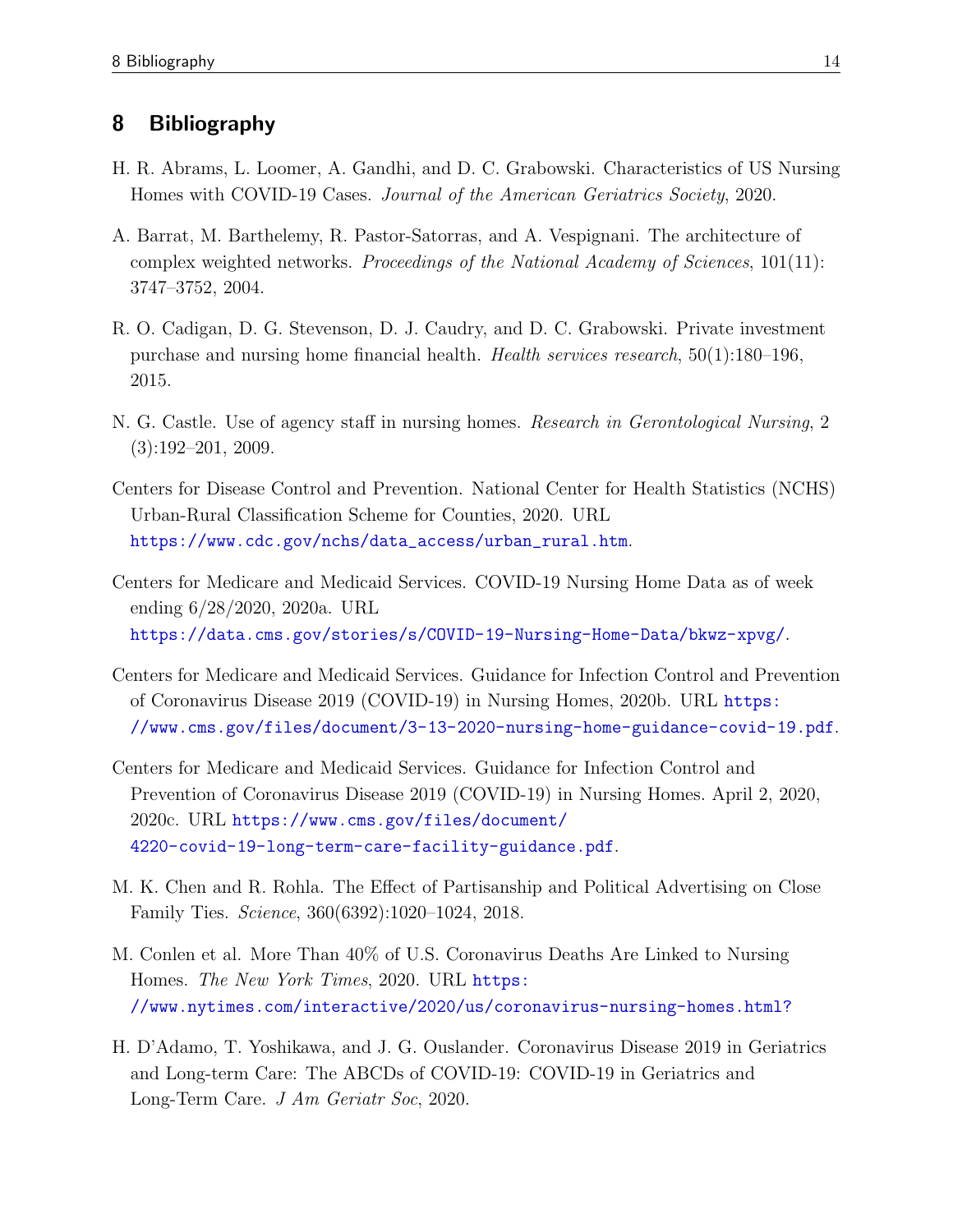- <span id="page-15-8"></span>J. W. Dyal et al. COVID-19 Among Workers in Meat and Poultry Processing Facilities-19 States, April 2020. MMWR. Morbidity and Mortality Weekly Report, 69, 2020.
- <span id="page-15-5"></span>N. Ferguson, D. Laydon, G. Nedjati Gilani, N. Imai, K. Ainslie, M. Baguelin, S. Bhatia, A. Boonyasiri, Z. Cucunuba Perez, G. Cuomo-Dannenburg, et al. Report 9: Impact of non-pharmaceutical interventions (NPIs) to reduce COVID-19 mortality and healthcare demand, 2020.
- <span id="page-15-6"></span>M. He, Y. Li, and F. Fang. Is there a Link between Nursing Home Reported Quality and COVID-19 Cases? Evidence from California Skilled Nursing Facilities. Journal of the American Medical Directors Association, 2020.
- <span id="page-15-0"></span>Kaiser Family Foundation. State data and policy actions to address coronavirus, 2020. URL [https://www.kff.org/health-costs/issue-brief/](https://www.kff.org/health-costs/issue-brief/state-data-and-policy-actions-to-address-coronavirus/) [state-data-and-policy-actions-to-address-coronavirus/](https://www.kff.org/health-costs/issue-brief/state-data-and-policy-actions-to-address-coronavirus/).
- <span id="page-15-9"></span>S. A. Kinner, J. T. Young, K. Snow, L. Southalan, D. Lopez-Acuña, C. Ferreira-Borges, and E. O'Moore. Prisons and custodial settings are part of a comprehensive response to ´ COVID-19. The Lancet Public Health, 5(4):e188–e189, 2020.
- <span id="page-15-3"></span>R. T. Konetzka. Senate Testimony before the Senate Special Committee on Aging, 2020. URL [https://www.aging.senate.gov/imo/media/doc/SCA\\_Konetzka\\_05\\_21\\_20.pdf](https://www.aging.senate.gov/imo/media/doc/SCA_Konetzka_05_21_20.pdf).
- <span id="page-15-1"></span>L. E. Lansbury, C. S. Brown, and J. S. Nguyen-Van-Tam. Influenza in long-term care facilities. Influenza and Other Respiratory Viruses, 11(5):356–366, 2017.
- <span id="page-15-7"></span>Y. Li, H. Temkin-Greener, S. Gao, and X. Cai. Covid-19 infections and deaths among connecticut nursing home residents: facility correlates. Journal of the American Geriatrics Society, 2020.
- <span id="page-15-11"></span>S. F. Lu and L. X. Lu. Do mandatory overtime laws improve quality? Staffing decisions and operational flexibility of nursing homes. Management Science, 63(11):3566–3585, 2017.
- <span id="page-15-2"></span>T. M. McMichael. COVID-19 in a long-term care facility — King County, Washington, February 27–March 9, 2020. MMWR. Morbidity and Mortality Weekly Report, 69, 2020.
- <span id="page-15-10"></span>New York State Department of Health. Factors Associated with Nursing Home Infections and Fatalities in New York State During the COVID-19 Global Health Crisis, 2020. URL [https://health.ny.gov/press/releases/2020/docs/nh\\_factors\\_report.pdf](https://health.ny.gov/press/releases/2020/docs/nh_factors_report.pdf).
- <span id="page-15-4"></span>K. Pillemer, L. Subramanian, and N. Hupert. The Importance of Long-term Care Populations in Models of COVID-19. JAMA, 324(1):25–26, 2020.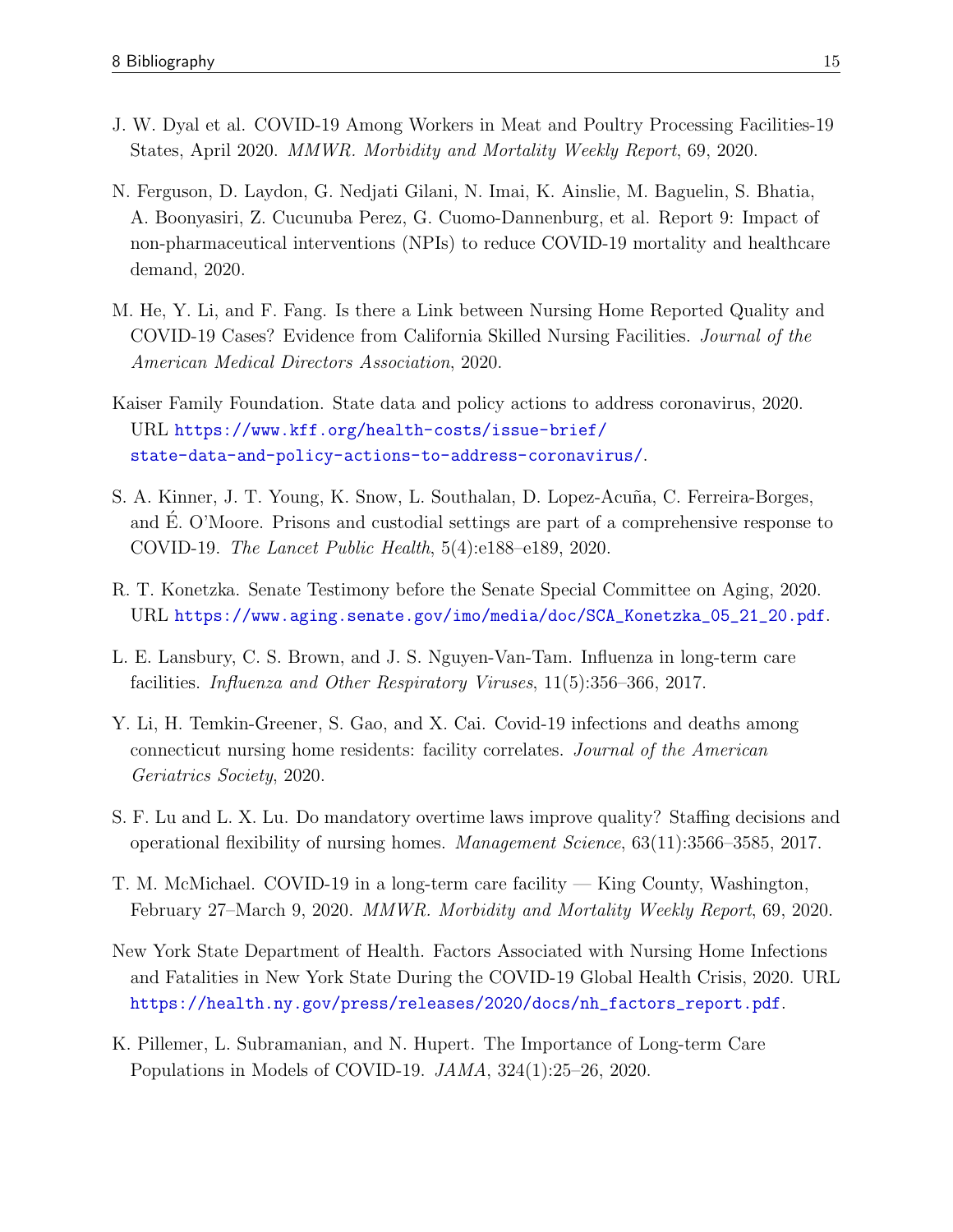- <span id="page-16-8"></span>D. Rodricks. How A West Baltimore Nursing Home has Zero COVID Infections. *Baltimore* Sun, 2020. URL [https://www.baltimoresun.com/opinion/columnists/dan-rodricks/](https://www.baltimoresun.com/opinion/columnists/dan-rodricks/bs-md-rodricks-0619-20200618-re2obahhbzbddojazrkf65gdoq-story.html) [bs-md-rodricks-0619-20200618-re2obahhbzbddojazrkf65gdoq-story.html](https://www.baltimoresun.com/opinion/columnists/dan-rodricks/bs-md-rodricks-0619-20200618-re2obahhbzbddojazrkf65gdoq-story.html).
- <span id="page-16-5"></span>V. W. Slaugh, A. A. Scheller-Wolf, and S. R. Tayur. Consistent staffing for long-term care through on-call pools. Production and Operations Management, 27(12):2144–2161, 2018.
- <span id="page-16-4"></span>L. L. Stanley. Influenza at San Quentin Prison, California. Public Health Reports (1896-1970), 34(19):996–1008, 1919. ISSN 00946214. URL <http://www.jstor.org/stable/4575142>.
- <span id="page-16-0"></span>L. J. Strausbaugh, S. R. Sukumar, C. L. Joseph, and K. P. High. Infectious disease outbreaks in nursing homes: an unappreciated hazard for frail elderly persons. Clinical Infectious Diseases, 36(7):870–876, 2003.
- <span id="page-16-7"></span>C. Sudo. How Three Senior Living Communities Bubbled Communities by Having Staff Live on Site. *Senior Housing News*, 2020. URL [https://seniorhousingnews.com/2020/05/11/](https://seniorhousingnews.com/2020/05/11/how-3-senior-living-providers-bubbled-communities-by-having-staff-live-on-site/) [how-3-senior-living-providers-bubbled-communities-by-having-staff-live-on-site/](https://seniorhousingnews.com/2020/05/11/how-3-senior-living-providers-bubbled-communities-by-having-staff-live-on-site/).
- <span id="page-16-2"></span>F. A. Tobolowsky, E. Gonzales, J. L. Self, C. Y. Rao, R. Keating, G. E. Marx, T. M. McMichael, M. D. Lukoff, J. S. Duchin, K. Huster, et al. Covid-19 outbreak among three affiliated homeless service sites-king county, washington, 2020. Morbidity and Mortality Weekly Report, 69(17):523, 2020.
- <span id="page-16-6"></span>C. H. Van Houtven, N. DePasquale, and N. B. Coe. Essential long-term care workers commonly hold second jobs and double- or triple-duty caregiving roles. Journal of the American Geriatrics Society, 2020. doi: 10.1111/jgs.16509.
- <span id="page-16-1"></span>E. M. White, C. M. Kosar, R. A. Feifer, C. Blackman, S. Gravenstein, J. Ouslander, and V. Mor. Variation in SARS-CoV-2 Prevalence in US Skilled Nursing Facilities. Journal of the American Geriatrics Society, 2020.
- <span id="page-16-3"></span>T. Williams and R. Griesbach. San Quentin Prison Was Free of the Virus. One Decision Fueled an Outbreak. The New York Times, 2020. URL <https://www.nytimes.com/2020/06/30/us/san-quentin-prison-coronavirus.html>.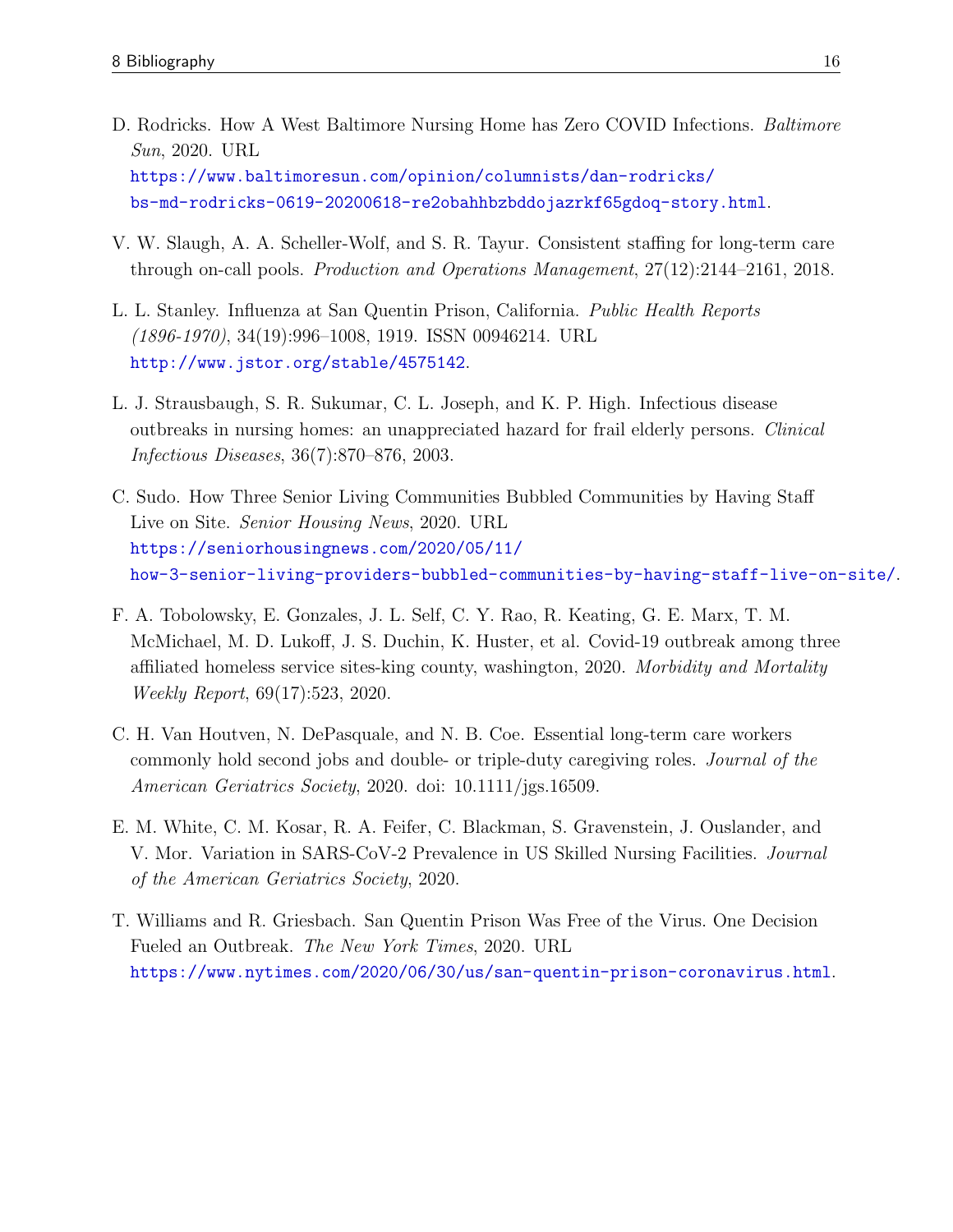## 9 Supplementary Materials

In this Supplement, we provide tables with additional detail from our Table [3](#page-12-0) and three robustness checks of our main empirical specification. First, we show all coefficient estimates for our main analysis (Table [S1\)](#page-18-0). Second, we repeat our main analysis, replacing the inverse hyperbolic sine of the number of cases in the nursing home with a binary variable that takes the value of 1 if the nursing home has cases (Table [S2\)](#page-19-0). Here, for example, the results in column (1) suggest that, when 10 additional nursing home connections are added, the probability that a home has cases increases by 3 percentage points. In the data overall, 42 percent of homes have cases. The network measures are all statistically significant in this alternative specification. Third, we repeat our main analysis replacing the state fixed effects with county fixed effects (Table [S3\)](#page-20-0). This allows a smaller number of units within which variation can be measured. The urban variable, which is measured at the county-level, is omitted. Results are qualitatively similar to our state fixed effects data though, as expected, significance levels diminish somewhat.

As a final robustness check, we repeat our main analysis using data from CMS rather than data from the individual states (Table [S4\)](#page-21-0). This allows us to examine the 48 continental United States plus the District of Columbia, but these data are subject to the reporting limitation that homes were not required to add cases prior to May into their cumulative case totals. The CMS data reports cases in 45 percent of nursing homes but reports overall fewer cases than the individual state data. This is expected since the CMS data did not require homes to report cases in the cumulative total that had resolved before May 2020. In this robustness specification, point estimates for the network variables are slightly smaller than in our base specifications but qualitatively extremely similar.

Finally, we report mean values and standard deviations of our four network measures, for all 48 contiguous U.S. and the District of Columbia (Table [S5\)](#page-22-0).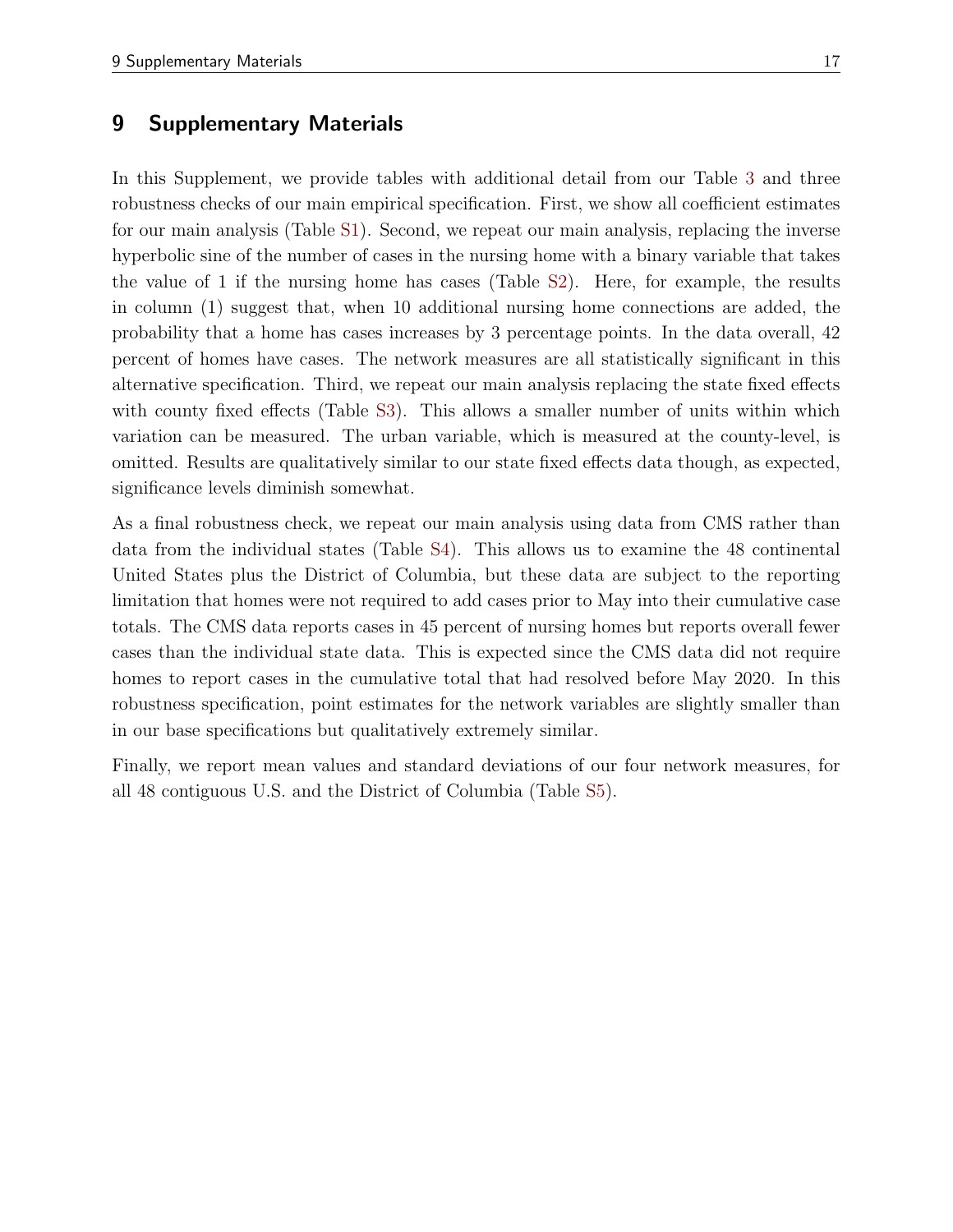<span id="page-18-0"></span>

|                                     |                         | Dependent variable: $sinh^{-1}(Cases)$ |                         |                       |                         |  |
|-------------------------------------|-------------------------|----------------------------------------|-------------------------|-----------------------|-------------------------|--|
|                                     | (1)                     | (2)                                    | (3)                     | (4)                   | (5)                     |  |
| <b>Beds</b>                         | $0.00920***$            | $0.00974***$                           | $0.00983***$            | $0.00948***$          | $0.00933***$            |  |
|                                     | (0.000721)              | (0.000721)                             | (0.000709)              | (0.000717)            | (0.000711)              |  |
| $\text{Beds}^2$                     | $-0.00000496*$          | $-0.00000566**$                        | $-0.00000527*$          | $-0.00000517*$        | $-0.00000475*$          |  |
|                                     | (0.00000167)            | (0.00000167)                           | (0.00000165)            | (0.00000166)          | (0.00000165)            |  |
| High proportion                     | $0.105+$                | $0.112*$                               | 0.0833                  | $0.112*$              | $0.0888^{+}$            |  |
| on Medicaid                         | (0.0433)                | (0.0434)                               | (0.0431)                | (0.0432)              | (0.0430)                |  |
| High proportion                     | $0.533***$              | $0.551***$                             | $0.519***$              | $0.515***$            | $0.485***$              |  |
| of Black residents                  | (0.0575)                | (0.0577)                               | (0.0571)                | (0.0576)              | (0.0572)                |  |
| CMS rating 1                        | 0.0292                  | 0.0359                                 | 0.00298                 | 0.0253                | 0.0105                  |  |
|                                     | (0.0660)                | (0.0663)                               | (0.0657)                | (0.0660)              | (0.0655)                |  |
| CMS rating 2                        | 0.0587                  | 0.0681                                 | 0.0402                  | 0.0573                | 0.0436                  |  |
|                                     | (0.0602)                | (0.0604)                               | (0.0599)                | (0.0601)              | (0.0597)                |  |
| CMS rating 3                        | 0.110                   | $0.119^{+}$                            | 0.0935                  | 0.114                 | 0.0982                  |  |
|                                     | (0.0604)                | (0.0606)                               | (0.0600)                | (0.0603)              | (0.0598)                |  |
| CMS rating 4                        | 0.0132                  | 0.0210                                 | 0.00337                 | 0.0184                | 0.0100                  |  |
|                                     | (0.0560)                | (0.0562)                               | (0.0557)                | (0.0559)              | (0.0555)                |  |
| Has infection                       | $-0.0709$               | $-0.0676$                              | $-0.0511$               | $-0.0681$             | $-0.0573$               |  |
| violations                          | (0.0485)                | (0.0487)                               | (0.0482)                | (0.0484)              | (0.0481)                |  |
| Urban indicator                     | $0.649***$              | $0.686***$                             | $0.609***$              | $0.650***$            | $0.574***$              |  |
|                                     | (0.054)                 | (0.054)                                | (0.053)                 | (0.053)               | (0.054)                 |  |
| Node degree                         | $0.0137***$<br>(0.0012) |                                        |                         |                       |                         |  |
| Node strength                       |                         | $0.00679***$<br>(0.00079)              |                         |                       |                         |  |
| Weighted average<br>neighbor degree |                         |                                        | $0.0147***$<br>(0.0010) |                       | $0.0116***$<br>(0.0011) |  |
| Eigenvector centrality<br>in state  |                         |                                        |                         | $1.073***$<br>(0.091) | $0.643***$<br>(0.099)   |  |
| Fixed effects                       | State                   | State                                  | State                   | State                 | State                   |  |
| Observations                        | 6,644                   | 6,644                                  | 6,644                   | 6,644                 | 6,644                   |  |
| $F\text{-stat}$                     | 123.8                   | 117.9                                  | 132.0                   | 125.0                 | 125.3                   |  |
| $\mathbb{R}^2$                      | 0.412                   | 0.407                                  | 0.419                   | $\,0.413\,$           | 0.422                   |  |
| Within $R^2$                        | 0.169                   | 0.163                                  | 0.179                   | 0.171                 | 0.184                   |  |

Tab. S1: Detailed covariates of COVID-19 cases within nursing homes.

Standard errors in parentheses. Significance levels:  $^+p < 0.05$ ,  $^*p < 0.01$ ,  $^{**}p < 0.001$ ,  $^{***}p < 0.0001$ . Dependent variable in our regressions using individual state data is the inverse hyperbolic sine of COVID cases in the nursing home.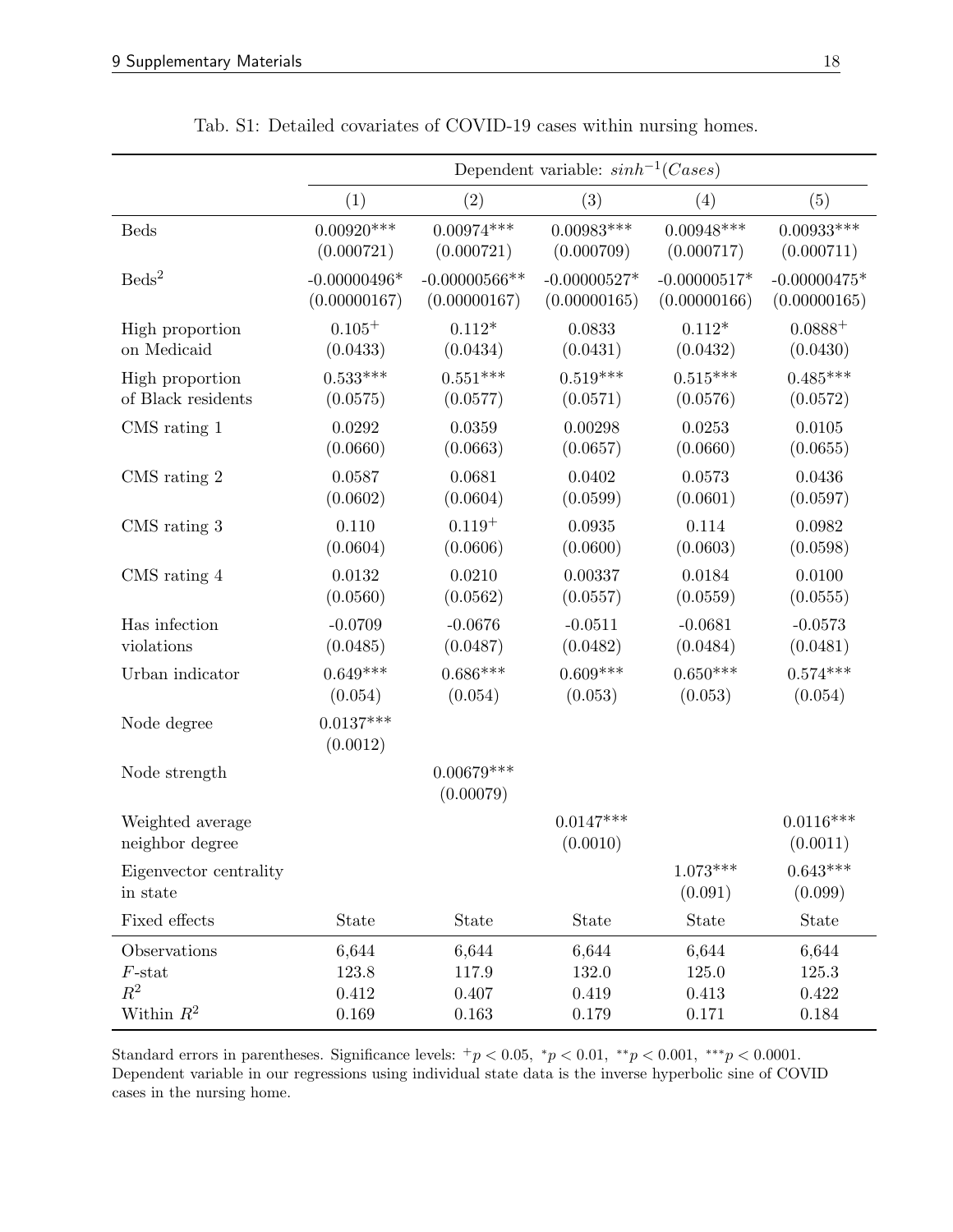<span id="page-19-0"></span>

|                                             |                            | Dependent variable: Nursing home has $> 0$ cases |                             |                         |                            |
|---------------------------------------------|----------------------------|--------------------------------------------------|-----------------------------|-------------------------|----------------------------|
|                                             | (1)                        | (2)                                              | (3)                         | (4)                     | (5)                        |
| Urban indicator                             | $0.180***$<br>(0.0142)     | $0.190***$<br>(0.0142)                           | $0.164***$<br>(0.0141)      | $0.183***$<br>(0.0142)  | $0.159***$<br>(0.0141)     |
| Node degree                                 | $0.00307***$<br>(0.000320) |                                                  |                             |                         |                            |
| Node strength                               |                            | $0.00135***$<br>(0.000208)                       |                             |                         |                            |
| Weighted average<br>neighbor degree         |                            |                                                  | $0.00399$ ***<br>(0.000270) |                         | $0.00358***$<br>(0.000297) |
| Eigenvector centrality<br>in state          |                            |                                                  |                             | $0.218***$<br>(0.0240)  | $0.0860*$<br>(0.0262)      |
| Fixed effects                               | State                      | State                                            | State                       | State                   | State                      |
| Home demographics                           | Yes                        | Yes                                              | Yes                         | Yes                     | Yes                        |
| CMS quality rating                          | Yes                        | Yes                                              | Yes                         | Yes                     | Yes                        |
| Observations<br>$F$ -stat<br>$\mathbb{R}^2$ | 6,644<br>78.46<br>0.345    | 6,644<br>73.36<br>0.340                          | 6,644<br>91.23<br>0.357     | 6,644<br>77.51<br>0.344 | 6,644<br>84.65<br>0.358    |
| Within $R^2$                                | 0.114                      | 0.107                                            | 0.130                       | 0.113                   | 0.132                      |

Tab. S2: Covariates of the existence of nursing home COVID-19 cases

Standard errors in parentheses. Significance levels:  $^+p < 0.05$ ,  $^*p < 0.01$ ,  $^{**}p < 0.001$ ,  $^{***}p < 0.0001$ . Dependent variable in our linear probability regressions using individual state data is a binary indicator that equals 1 if COVID cases are reported in that nursing home.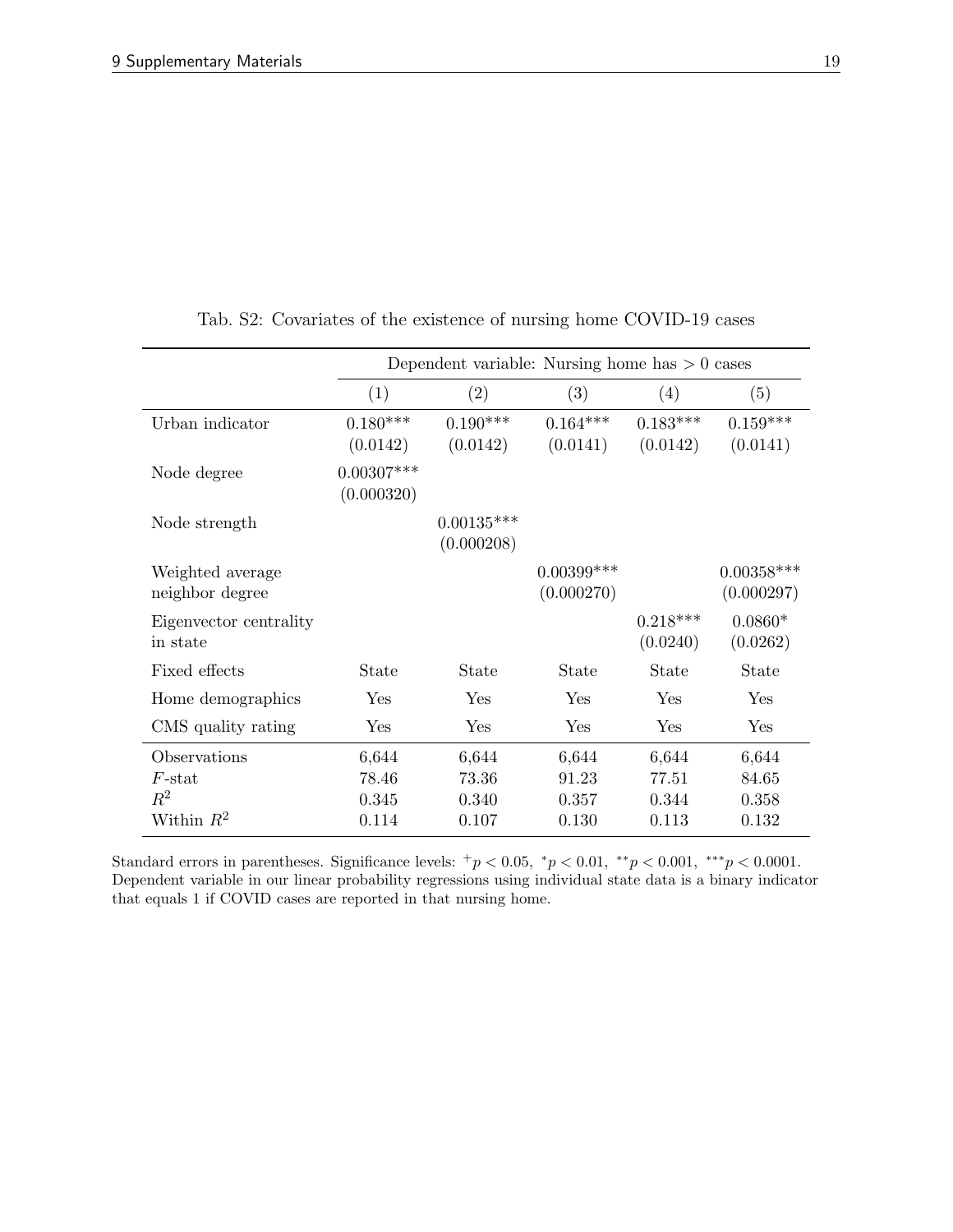|                                     |                         | Dependent variable: $sinh^{-1}(Case s)$ |                         |                      |                      |
|-------------------------------------|-------------------------|-----------------------------------------|-------------------------|----------------------|----------------------|
|                                     | (1)                     | (2)                                     | (3)                     | (4)                  | (5)                  |
| Node degree                         | $0.00385*$<br>(0.00131) |                                         |                         |                      |                      |
| Node strength                       |                         | $0.00187+$<br>(0.000843)                |                         |                      |                      |
| Weighted average<br>neighbor degree |                         |                                         | $0.00286+$<br>(0.00136) |                      | 0.00167<br>(0.00142) |
| Eigenvector centrality<br>in state  |                         |                                         |                         | $0.379**$<br>(0.110) | $0.342*$<br>(0.114)  |
| Fixed effects                       | County                  | County                                  | County                  | County               | County               |
| Home demographics                   | $\operatorname{Yes}$    | Yes                                     | Yes                     | Yes                  | Yes                  |
| CMS quality rating                  | Yes                     | Yes                                     | Yes                     | Yes                  | Yes                  |
| Observations<br>$F$ -stat           | 6,255<br>60.90          | 6,255<br>60.50                          | 6,255<br>60.44          | 6,255<br>61.28       | 6,255<br>55.84       |
| $R^2$<br>Within $R^2$               | 0.575<br>0.0987         | 0.574<br>0.0981                         | 0.574<br>0.0980         | 0.575<br>0.0992      | 0.575<br>0.0993      |

<span id="page-20-0"></span>Tab. S3: Covariates of nursing home COVID-19 cases with county fixed effects

Standard errors in parentheses. Significance levels:  $^+p < 0.05$ ,  $^*p < 0.01$ ,  $^{**}p < 0.001$ ,  $^{***}p < 0.0001$ . Dependent variable is inverse hyperbolic sine of COVID cases in the nursing home using individual state data.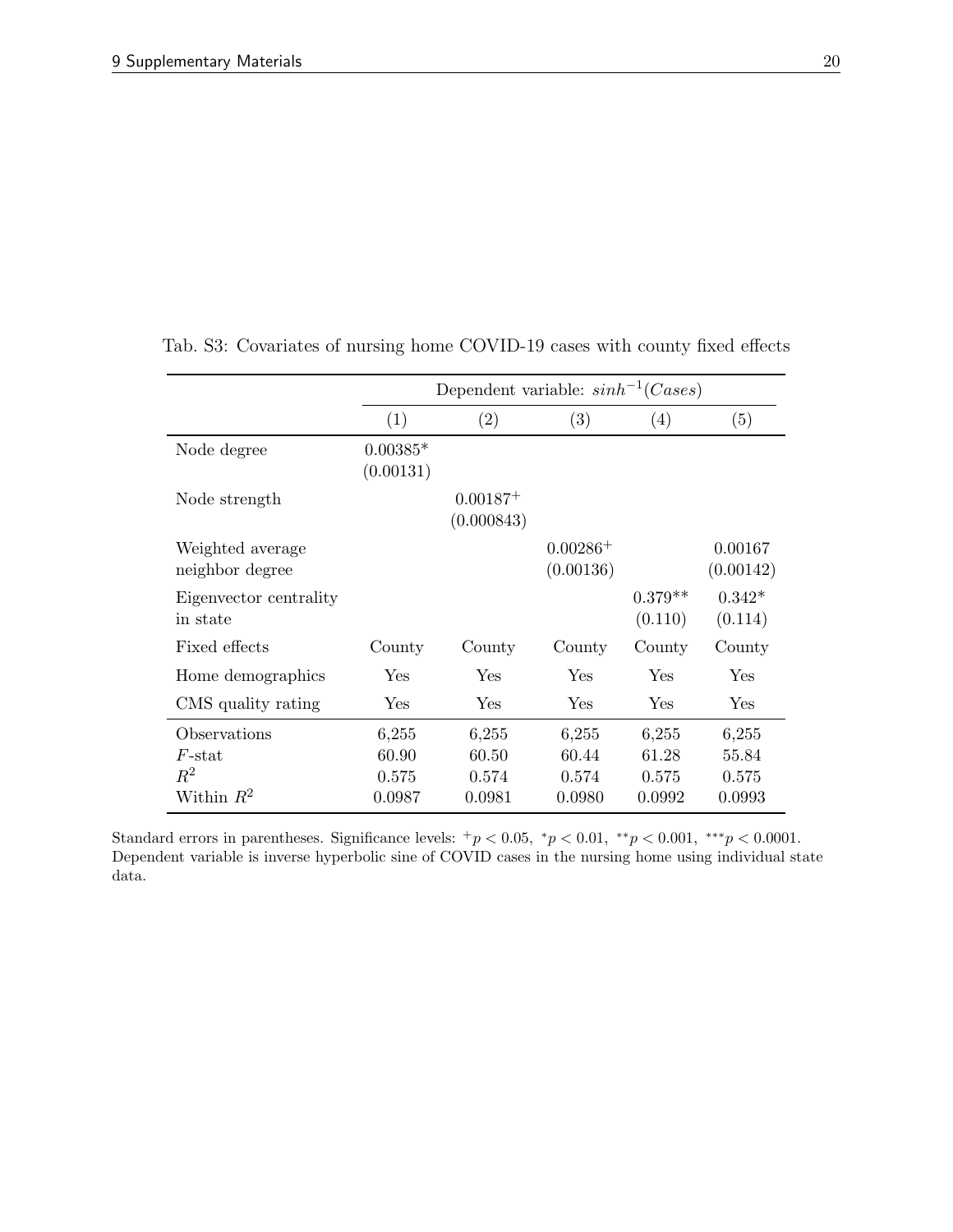|                                     |                           |                            | Dependent variable: $sinh^{-1}(Cases)$ |                          |                          |
|-------------------------------------|---------------------------|----------------------------|----------------------------------------|--------------------------|--------------------------|
|                                     | (1)                       | (2)                        | (3)                                    | (4)                      | (5)                      |
| Urban indicator                     | $0.310***$<br>(0.0336)    | $0.349***$<br>(0.0334)     | $0.362***$<br>(0.0333)                 | $0.319***$<br>(0.0335)   | $0.309***$<br>(0.0337)   |
| Node degree                         | $0.0103***$<br>(0.000919) |                            |                                        |                          |                          |
| Node strength                       |                           | $0.00331***$<br>(0.000463) |                                        |                          |                          |
| Weighted average<br>neighbor degree |                           |                            | $0.00234***$<br>(0.000433)             |                          | $0.00137*$<br>(0.000443) |
| Eigenvector centrality<br>in state  |                           |                            |                                        | $0.664***$<br>(0.0634)   | $0.617***$<br>(0.0652)   |
| Fixed effects                       | State                     | State                      | State                                  | <b>State</b>             | <b>State</b>             |
| Observations<br>$F$ -stat<br>$R^2$  | 12,775<br>152.8<br>0.248  | 12,775<br>145.3<br>0.244   | 12,775<br>143.1<br>0.242               | 12,775<br>151.3<br>0.247 | 12,775<br>139.6<br>0.248 |
| Within $R^2$                        | 0.116                     | 0.111                      | 0.109                                  | 0.115                    | 0.116                    |

<span id="page-21-0"></span>Tab. S4: Covariates of COVID-19 cases within nursing homes using CMS data

Standard errors in parentheses. Significance levels:  $^+p < 0.05$ ,  $^*p < 0.01$ ,  $^{**}p < 0.001$ ,  $^{***}p < 0.0001$ . Dependent variable is inverse hyperbolic sine of COVID cases in the nursing home using CMS data.